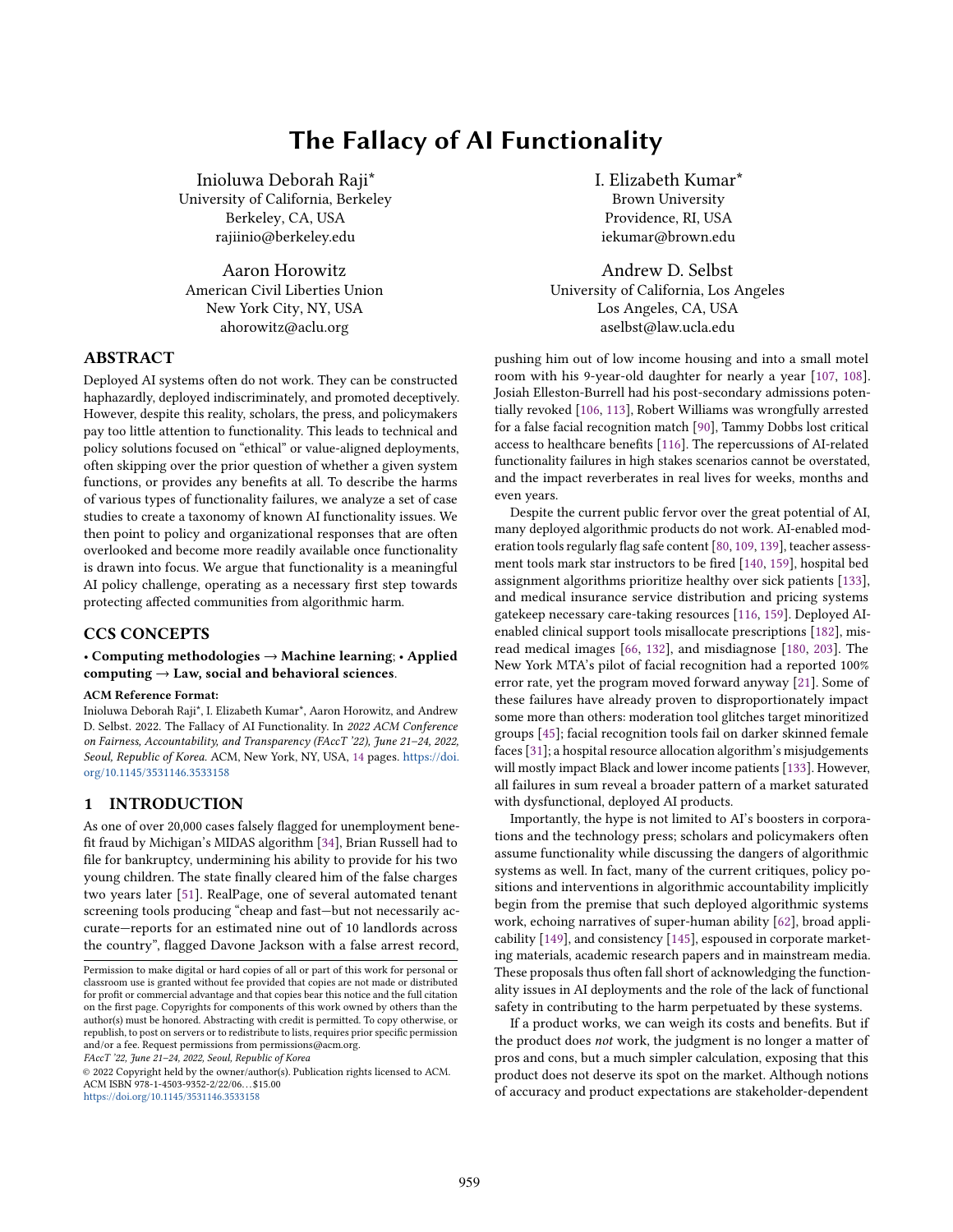and can be contested, the assessment of such claims are often easier to empirically measure, grounding the discussion of harm in a way that is challenging to repudiate.

As an overlooked aspect of AI policy, functionality is often presented as a consideration secondary to other ethical challenges. In this paper, we argue that it is a primary concern that often precedes such problems. We start by calling out what we perceive to be a functionality assumption, prevalent in much of the discourse on AI risks. We then argue that this assumption does not hold in a large set of cases. Drawing on the AI, Algorithmic and Automation Incident and Controversy Repository (AAAIRC), we offer a taxonomy of the ways in which such failures can take form and the harms they cause, which differ from the more commonly cited critiques of AI. We then discuss the existing accountability tools to address functionality issues, that are often overlooked in AI policy literature and in practice, due in large part to this assumption of functionality.

#### 2 RELATED WORK

A review of past work demonstrates that although there is some acknowledgement that AI has a functionality problem, little has been done to systematically discuss the range of problems specifically associated with functionality.

Recent work details that the AI research field suffers from scientific validity and evaluation problems [\[48,](#page-10-7) [79\]](#page-10-8). Kapoor and Narayanan [\[105\]](#page-11-11) have demonstrated reproducibility failures in published work on predicting civil wars. Liao et al. [\[118\]](#page-11-12) found that advances in machine learning often "evaporate under closer scrutiny or turn out to be less widely applicable than originally hoped."

There is also some work demonstrating that AI products are challenging to engineer correctly in practice. In a survey of practitioners, Wan et al. [\[194\]](#page-12-4) describe how developers often modify traditional software engineering practices due to unique challenges presented by ML, such as the increased effort required for testing and defining requirements. They also found that ML practitioners "tend to communicate less frequently with clients" and struggle to make accurate plans for the tasks required in the development process. Sculley et al. [\[166\]](#page-12-5) have additionally argued that ML systems "have a special capacity for incurring technical debt."

Other papers discuss how the AI label lends itself to inflated claims of functionality that the systems cannot meet. Kaltheuner et al. [\[102\]](#page-11-13) and Broussard [\[28\]](#page-9-2) critique hyped narratives pushed in the AI industry, joined by many similar domain-specific critiques [\[18,](#page-9-3) [19,](#page-9-4) [148,](#page-12-6) [173,](#page-12-7) [179,](#page-12-8) [184\]](#page-12-9). Narayanan [\[130\]](#page-11-14) recently popularized the metaphor of "snake oil" as a description of such AI products, raising concerns about the hyperbolic claims now common on the market today. Richardson [\[157\]](#page-12-10) has noted that despite the "intelligent" label, many deployed AI systems used by public agencies involve simple models defined by manually crafted heuristics. Similarly, Raji et al. [\[149\]](#page-12-3) argue that AI makes claims to generality while modeling behaviour that is determined by highly constrained and context-specific data. In a study of actual AI policy discussions, Krafft et al. [\[110\]](#page-11-15) found that policymakers often define AI with respect to how human-like a system is, and concluded that this could lead to deprioritizing issues more grounded in reality.

FAccT '22, June 21-24, 2022, Seoul, Republic of Korea Inioluma Deborah Raji\*, I. Elizabeth Kumar\*, Aaron Horowitz, and Andrew D. Selbst

Finally, Vinsel [\[191\]](#page-12-11) has argued that even critics of technology often hype the very technologies that they critique, as a way of inflating the perception of their dangers. He refers to this phenomenon as "criti-hype"—criticism which both needs and feeds on hype. As an example, he points to disinformation researchers, who embrace corporate talking points of a recommendation model that can meaningfully influence consumer behavior to the point of controlling their purchases or voting activity—when in actuality, these algorithms have little ability to do either [\[22,](#page-9-5) [75,](#page-10-9) [88,](#page-10-10) [95,](#page-11-16) [162\]](#page-12-12). Even the infamous Cambridge Analytica product was revealed to be "barely better than chance at applying the right [personality] scores to individuals", and the company accused explicitly of "selling snake oil" [\[88\]](#page-10-10).

# <span id="page-1-0"></span>THE FUNCTIONALITY ASSUMPTION

It is unsurprising that promoters of AI do not tend to question its functionality. More surprising is the prevalence of criti-hype in the scholarship and political narratives around automation and machine learning—even amidst discussion of valid concerns such as trustworthiness, democratization, fairness, interpretability, and safety. These fears, though legitimate, are often premature "wishful worries"—fears that can only be realized once the technology works, or works "too well", rather than being grounded in a reality where these systems do not always function as expected [\[191\]](#page-12-11). In this section, we discuss how criti-hype in AI manifests as an unspoken assumption of functionality.

The functionality of AI systems is rarely explicitly mentioned in AI principle statements, policy proposals and AI ethics guidelines. In a recent review of the landscape of AI ethics guidelines, Jobin et al. [\[101\]](#page-11-17) found that few acknowledge the possibility of AI not working as advertised. In guidelines about preventing malfeasance, the primary concern is malicious use of supposedly functional AI products by nefarious actors. Guidelines around "trust" are geared towards eliciting trust in AI systems from users or the public, implying that trusting these AI products would be to the benefit of these stakeholders and allow AI to "fulfill its world changing potential" [\[101\]](#page-11-17). Just one guideline of the hundreds reviewed in the survey "explicitly suggests that, instead of demanding understandability, it should be ensured that AI fulfills public expectations" [\[101\]](#page-11-17). Similarly, the U.S. National Institute of Standards and Technology (NIST) seeks to define "trustworthiness" based primarily on how much people are willing to use the AI systems they are interacting with [\[178\]](#page-12-13). This framing puts the onus on people to trust in systems, and not on institutions to make their systems reliably operational, in order to earn that trust [\[6,](#page-9-6) [30\]](#page-9-7). NIST's concept of trust is also limited, citing the "dependability" section of ISO/IEEE/IEC standards [\[96\]](#page-11-18), but leaving out other critical concepts in these dependability engineering standards that represent basic functionality requirements, including assurance, claim veracity, integrity level, systematic failure, or dangerous condition. Similarly, the international trade group, the Organisation for Economic Co-operation and Development (OECD), mentions "robustness" and "trustworthy AI" in their AI principles but makes no explicit mention of expectations around basic functionality or performance assessment [\[207\]](#page-13-2).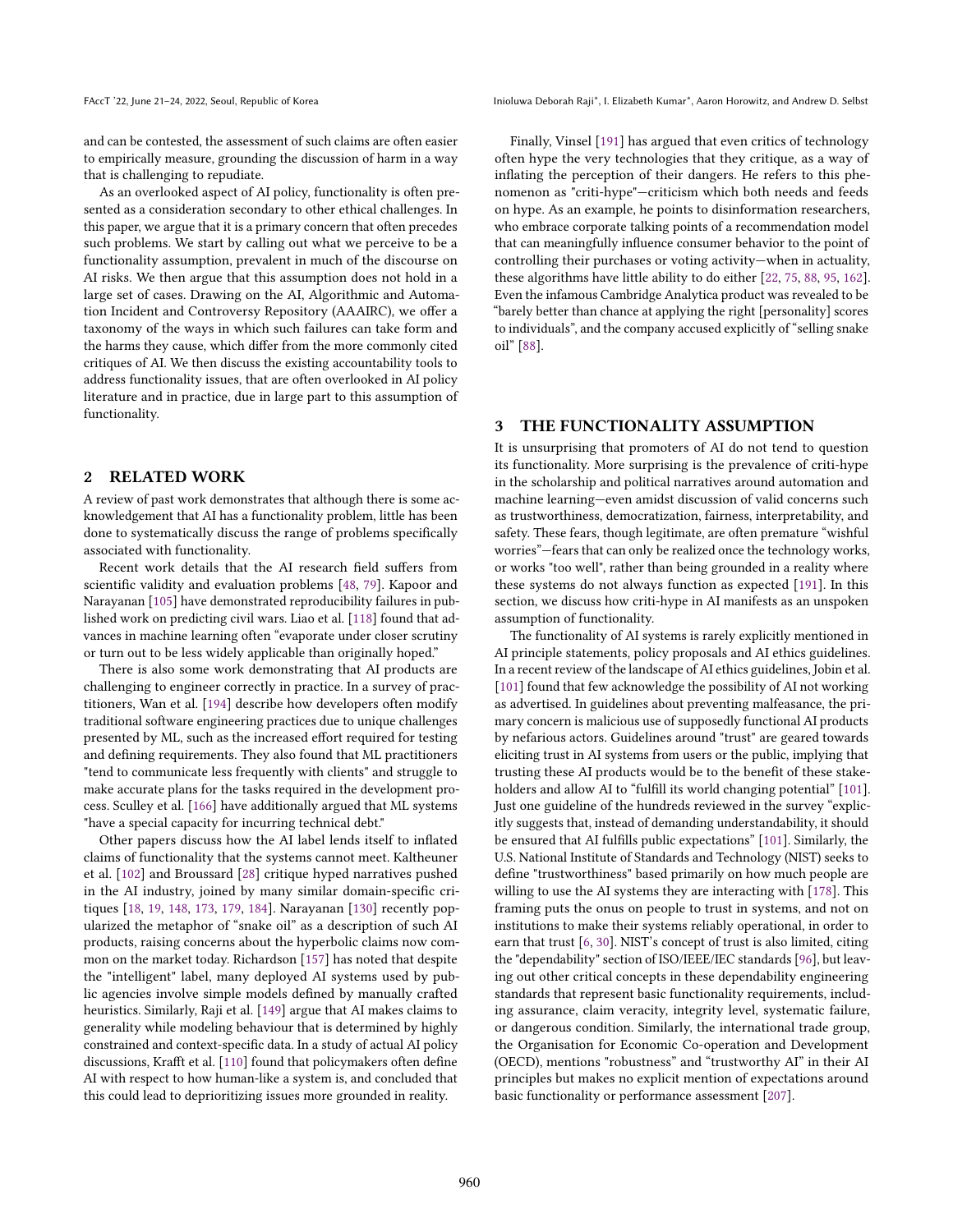The ideal of "democratizing" AI systems, and the resulting AI innovation policy, is another effort premised on the assumed functionality of AI. This is the argument that access to AI tooling and AI skills should be expanded [\[14,](#page-9-8) [70,](#page-10-11) [83,](#page-10-12) [181\]](#page-12-14)—with the corollary claim that it is problematic that only certain institutions, nations, or individuals have access to the ability to build these systems [\[8\]](#page-9-9). A recent example of democratization efforts was the global push for the relaxation of oversight in data sharing in order to allow for more innovation in AI tool development in the wake of the COVID-19 pandemic [\[11,](#page-9-10) [49,](#page-10-13) [122,](#page-11-19) [137,](#page-11-20) [196\]](#page-13-3). The goal of such efforts was to empower a wider range of non-AI domain experts to participate in AI tool development. This policy impact was long lasting and informed later efforts such as the AI National Resource (AINR) effort in the US [\[43\]](#page-10-14) and the National Medical Imaging Platform (NMIP) executed by National Health Services (NHS) in the UK [\[112\]](#page-11-21). In this flurry of expedited activity, some parallel concerns were also raised about how the new COVID-19 AI tools would adequately address cybersecurity, privacy, and anti-discrimination challenges [\[46,](#page-10-15) [111\]](#page-11-22), but the functionality and utility of the systems remained untested for some time [\[85,](#page-10-16) [97,](#page-11-23) [161,](#page-12-15) [206\]](#page-13-4).

An extremely premature set of concerns are those of an autonomous agent becoming so intelligent that humans lose control of the system. While it is not controversial to claim that such concerns are far from being realized [\[13,](#page-9-11) [42,](#page-10-17) [146\]](#page-12-16), this fear of misspecified objectives, runaway feedback loops, and AI alignment presumes the existence of an industry that can get AI systems to execute on any clearly declared objectives, and that the main challenge is to choose and design an appropriate goal. Needless to say, if one thinks the danger of AI is that it will work too well [\[168\]](#page-12-17), it is a necessary precondition that it works at all.

The fear of hyper-competent AI systems also drives discussions on potential misuse [\[29\]](#page-9-12). For example, expressed concerns around large language models centers on hyped narratives of the models' ability to generate hyper-realistic online content, which could theoretically be used by malicious actors to facilitate harmful misinformation campaigns [\[176,](#page-12-18) [195\]](#page-12-19). While these are credible threats, concerns around large language models tend to dismiss the practical limitations of what these models can achieve [\[18\]](#page-9-3), neglecting to address more mundane hazards tied to the premature deployment of a system that does not work [\[55,](#page-10-18) [189\]](#page-12-20). This pattern is evident in the EU draft AI regulation [\[9\]](#page-9-13), where, even as the legislation does concern functionality to a degree, the primary concerns—questions of "manipulative systems," "social scoring," and "emotional or biometric categorization"—"border on the fantastical" [\[190,](#page-12-21) p. 98].

A major policy focus in recent years has been addressing issues of bias and fairness in AI. Fairness research is often centered around attempting to balance some notion of accuracy with some notion of fairness [\[59,](#page-10-19) [63,](#page-10-20) [68\]](#page-10-21). This research question presumes that an unconstrained solution without fairness restrictions is the optimal solution to the problem. However, this intuition is only valid when certain conditions and assumptions are met [\[67,](#page-10-22) [124,](#page-11-24) [198\]](#page-13-5), such as the measurement validity of the data and labels. Scholarship on fairness also sometimes presumes that unconstrained models will be optimal or at least useful. Barocas and Selbst [\[15,](#page-9-14) p. 707] argued that U.S. anti-discrimination law would have difficulty addressing algorithmic bias because the "nature of data mining" means that in many cases we can assume the decision is at least statistically valid. Similarly, as an early example of technical fairness solutions, Feldman et al. [\[60\]](#page-10-23) created a method to remove disparate impact from a model while preserving rank, which only makes sense if the unconstrained system output is correct in the first place. Industry practitioners then carry this assumption into how they approach fairness in AI deployments. For example, audits of AI hiring tools focus primarily on ensuring an 80% selection rate for protected classes (the so-called 4/5ths rule) is satisfied, and rarely mention product validation processes, demonstrating an assumed validity of the prediction task [\[52,](#page-10-24) [148,](#page-12-6) [199\]](#page-13-6).

Another dominant theme in AI policy developments is that of explainability or interpretability. The purpose of making models explainable or interpretable differs depending on who is seen as needing to understand them. From the engineering side, interpretability is usually desired for debugging purposes [\[23\]](#page-9-15), so it is focused on functionality. But on the legal or ethical side, things look different. There has been much discussion about whether the GDPR includes a "right to explanation" and what such a right entails [\[50,](#page-10-25) [103,](#page-11-25) [167,](#page-12-22) [193\]](#page-12-23). Those rights would serve different purposes. To the extent the purpose of explanation is to enable contestation [\[104\]](#page-11-26), then functionality is likely included as an aspect of the system subject to challenge. To the extent explanation is desired to educate consumers about how to improve their chances in the future [\[16\]](#page-9-16), such rights are only useful when the underlying model is functional. Similarly, to the extent regulators are looking into functionality, explanations aimed at regulators can assist oversight, but typically explanations are desired to check the basis for decisions, while assuming the systems work as intended.

Not all recent policy developments hold the functionality assumption strongly. The Food and Drug Administration (FDA) guidelines for AI systems integrated into software as a medical device (SaMD) has a strong emphasis on functional performance, clearly not taking product performance as a given [\[64\]](#page-10-26). The draft AI Act in the EU includes requirements for pre-marketing controls to establish products' safety and performance, as well as quality management for high risk systems [\[190\]](#page-12-21). These mentions suggest that functionality is not always ignored outright. Sometimes, it is considered in policy, but in many cases, that consideration lacks the emphasis of the other concerns presented.

# 4 THE MANY DIMENSIONS OF AI DYSFUNCTION

Functionality can be difficult to define precisely. The dictionary definition of "fitness for a product's intended use" [\[134\]](#page-11-27) is useful, but incomplete, as some intended uses are impossible. Functionality could also be seen as a statement that a product lives up to the vendor's performance claims, but this, too, is incomplete; specifications chosen by the vendor could be insufficient to solve the problem at hand. Another possible definition is "meeting stakeholder expectations" more generally, but this is too broad as it sweeps in wider AI ethics concerns with those of performance or operation.

Lacking a perfectly precise definition of functionality, in this section we invert the question by creating a taxonomy that brings together disparate notions of product failure. Our taxonomy serves several other purposes, as well. Firstly, the sheer number of points of failure we were able to identify illustrates the scope of the problem.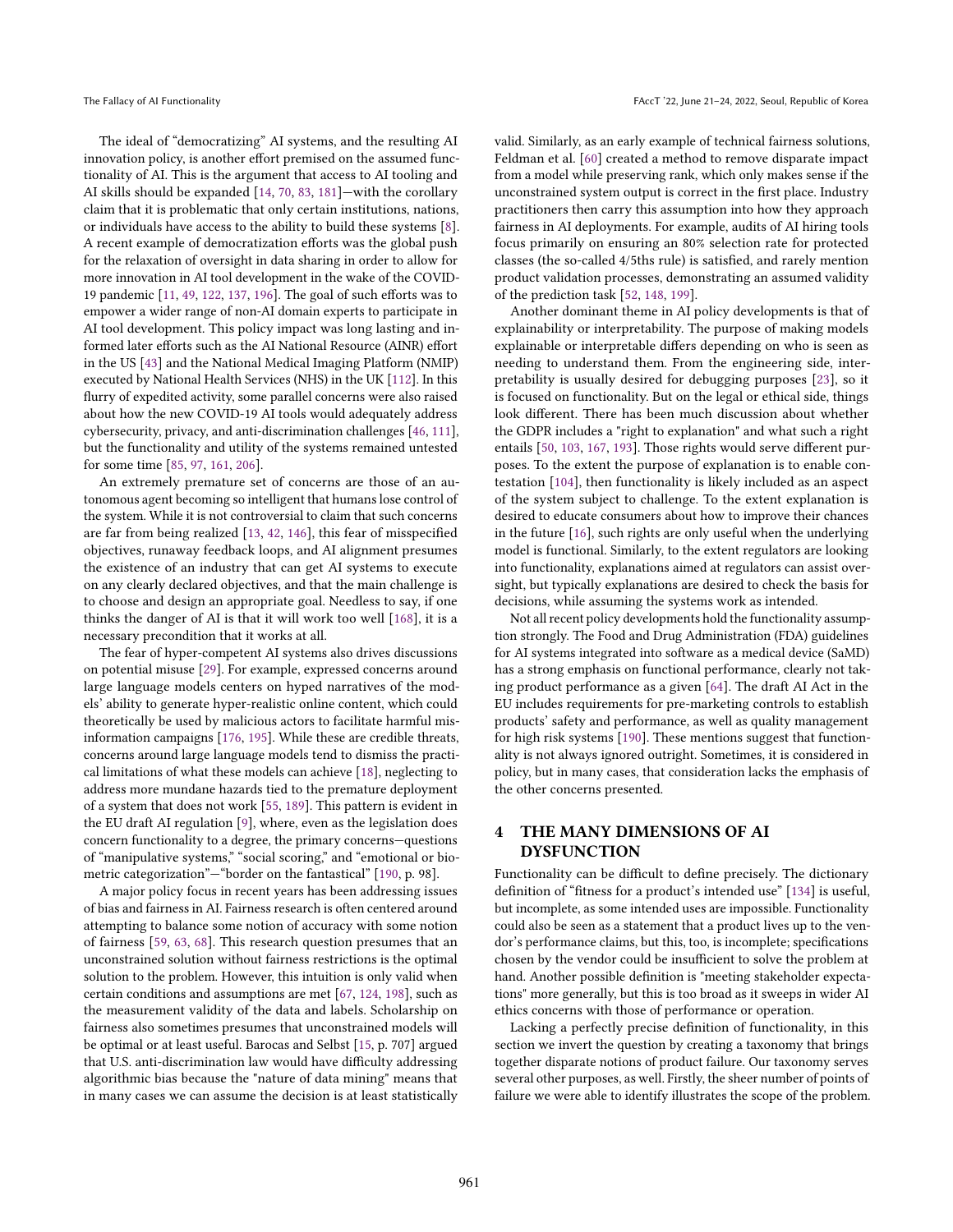Secondly, we offer language in which to ground future discussions of functionality in research and policy. Finally, we hope that future proposals for interventions can use this framework to concretely illustrate the way any proposed interventions might work to prevent different kinds of failure.

## 4.1 Methodology

To challenge the functionality assumption and demonstrate the various ways in which AI doesn't work, we developed a taxonomy of known AI failures through the systematic review of case studies. To do this, we partly relied on the AI, Algorithmic and Automation Incident and Controversy Repository (AIAAIC) spreadsheet crowdsourced from journalism professionals [\[35\]](#page-10-27). Out of a database of over 800 cases, we filtered the cases down to a spreadsheet of 283 cases from 2012 to 2021 based on whether the technology involved claimed to be AI, ML or data-driven, and whether the harm reported was due to a failure of the technology. In particular, we focused on describing the ways in which the artifact itself was connected to the failure, as opposed to infrastructural or environmental "meta" failures which caused harm through the artifact. We split up the rows in the resulting set and used an iterative tagging procedure to come up with categories that associate each example with a different element or cause of failure. We updated, merged, and grouped our tags in meetings between tagging sessions, resulting in the following taxonomy. We then chose known case studies from the media and academic literature to illustrate and best characterize these failure modes.

#### 4.2 Failure Taxonomy

Here, we present a taxonomy of AI system failures and provide examples of known instances of harm. Many of these cases are direct refutations of the specific instances of the functionality assumptions in Section [3.](#page-1-0)

| Impossible Tasks              | Conceptually Impossible                     |
|-------------------------------|---------------------------------------------|
|                               | Practically Impossible                      |
| <b>Engineering Failures</b>   | Design Failures                             |
|                               | <b>Implementation Failures</b>              |
|                               | <b>Missing Safety Features</b>              |
| Post-Deployment Failures      | Robustness Issues                           |
|                               | Failure under Adversarial Attacks           |
|                               | Unanticipated Interactions                  |
| <b>Communication Failures</b> | <b>Falsified or Overstated Capabilities</b> |
|                               | Misrepresented Capabilities                 |

4.2.1 Impossible Tasks. In some situations, a system is not just "broken" in the sense that it needs to be fixed. Researchers across many fields have shown that certain prediction tasks cannot be solved with machine learning. These are settings in which no specific AI developed for the task can ever possibly work, and a functionalitycentered critique can be made with respect to the task more generally. Since these general critiques sometimes rely on philosophical, controversial, or morally contested grounds, the arguments can be

difficult to leverage practically and may imply the need for further evidence of failure modes along the lines of our other categories.

Conceptually Impossible. Certain classes of tasks have been scientifically or philosophically "debunked" by extensive literature. In these cases, there is no plausible connection between observable data and the proposed target of the prediction task. This includes what Stark and Hutson call "physiognomic artificial intelligence," which attempts to infer or create hierarchies about personal characteristics from data about their physical appearance [\[179\]](#page-12-8). Criticizing the EU Act's failure to address this inconvenient truth, Veale and Borgesius [\[190\]](#page-12-21) pointed out that "those claiming to detect emotion use oversimplified, questionable taxonomies; incorrectly assume universality across cultures and contexts; and risk '[taking] us back to the phrenological past' of analysing character traits from facial structures."

A notorious example of technology broken by definition are attempts to infer "criminality" from a person's physical appearance. A paper claiming to do this "with no racial bias" was announced by researchers at Harrisburg University in 2020, prompting widespread criticism from the machine learning community [\[69\]](#page-10-28). In an open letter, the Coalition for Critical Technology note that the only plausible relationship between a person's appearance and their propensity to commit a crime is via the biased nature of the category of "criminality" itself [\[65\]](#page-10-29). In this setting, there is no logical basis with which to claim functionality.

Practically Impossible. There can be other, more practical reasons for why a machine learning model or algorithm cannot perform a certain task. For example, in the absence of any reasonable observable characteristics or accessible data to measure the model goals in question, attempts to represent these objectives end up being inappropriate proxies. As a construct validity issue, the constructs of the built model could not possibly meaningfully represent those relevant to the task at hand [\[98,](#page-11-28) [99\]](#page-11-29).

Many predictive policing tools are arguably practically impossible AI systems. Predictive policing attempts to predict crime at either the granularity of location or at an individual level [\[61\]](#page-10-30). The data that would be required to do the task properly—accurate data about when and where crimes occur—does not and will never exist. While crime is a concept with a fairly fixed definition, it is practically impossible to predict because of structural problems in its collection. The problems with crime data are well-documented whether in differential victim crime reporting rates [\[10\]](#page-9-17), selection bias based on policing activities [\[54,](#page-10-31) [120\]](#page-11-30), dirty data from periods of recorded unlawful policing [\[158\]](#page-12-24), and more.

Due to upstream policy, data or societal choices, AI tasks can be practically impossible for one set of developers and not for another, or for different reasons in different contexts. The fragmentation, billing focus, and competing incentives of the US healthcare system have made multiple healthcare-related AI tasks practically impossible [\[7\]](#page-9-18). US EHR data is often erroneous, miscoded, fragmented, and incomplete [\[91,](#page-11-31) [92\]](#page-11-32), creating a mismatch between available data and intended use [\[74\]](#page-10-32). Many of these challenges appeared when IBM attempted to support cancer diagnoses. In one instance, this meant using synthetic as opposed to real patients for oncology prediction data, leading to "unsafe and incorrect" recommendations for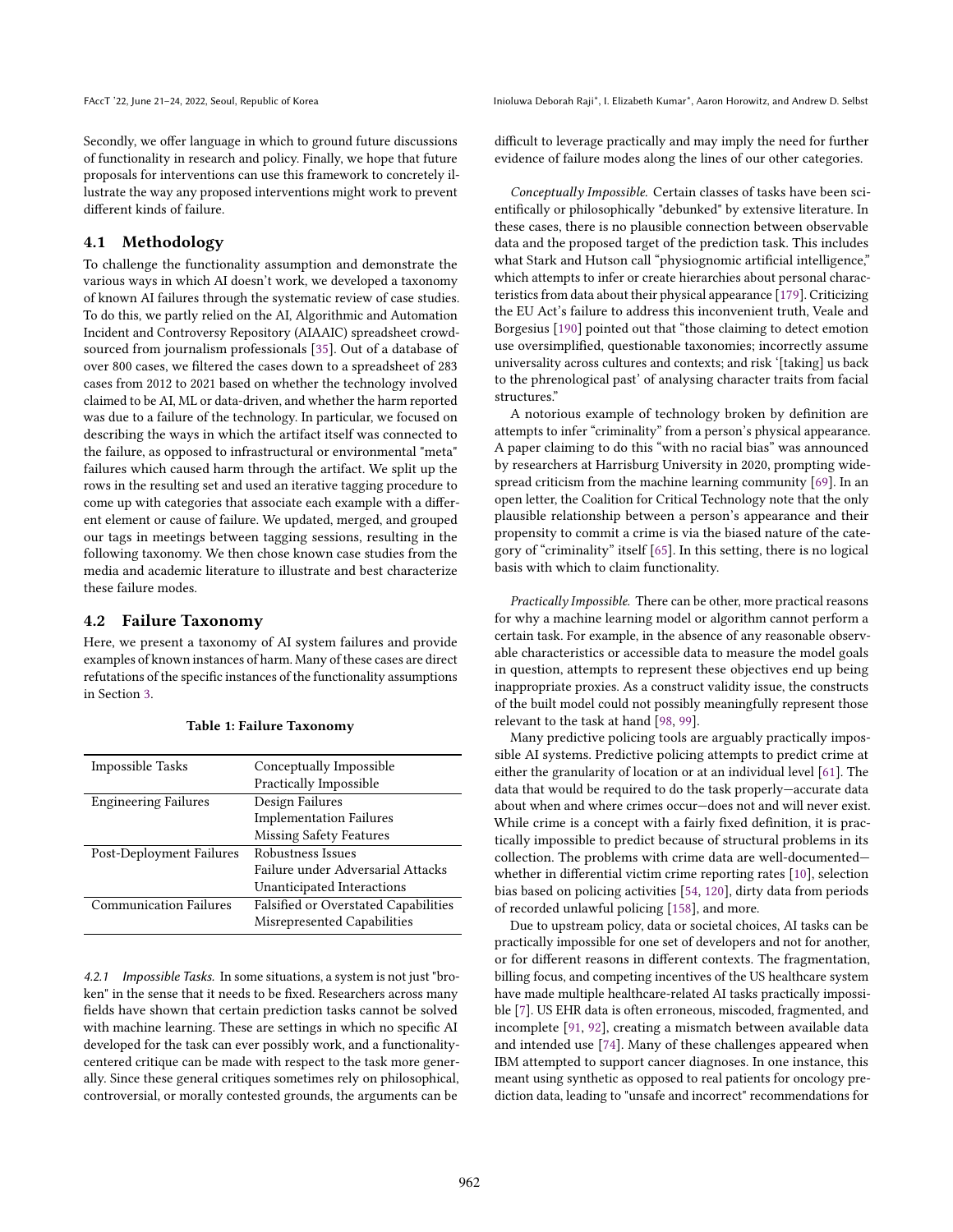cancer treatments [\[164\]](#page-12-25). In another, IBM worked with MD Anderson to work on leukemia patient records, poorly extracting reliable insights from time-dependent information like therapy timelines the components of care most likely to be mixed up in fragmented doctors' notes [\[171,](#page-12-26) [180\]](#page-12-2).

4.2.2 Engineering Failures. Algorithm developers maintain enormous discretion over a host of decisions, and make choices throughout the model development lifecycle. These engineering choices include defining problem formulation [\[141\]](#page-11-33), setting up evaluation criteria [\[118,](#page-11-12) [143\]](#page-11-34), and determining a variety of other details [\[126,](#page-11-35) [142\]](#page-11-36). Failures in AI systems can often be traced to these specific policies or decisions in the development process of the system.

Model Design Failures. Sometimes, the design specifications of a model are inappropriate for the task it is being developed for. For instance, in a classification model, choices such as which input and target variables to use, whether to prioritize accepting true positives or rejecting false negatives, and how to process the training data all factor into determining model outcomes. These choices are normative and may prioritize values such as efficiency over preventing harmful failures [\[47,](#page-10-33) [117\]](#page-11-37).

In 2014, BBC Panorama uncovered evidence of international students systematically cheating on English language exams run by the UK's Educational Testing Service by having others take the exam for them. The Home Office began an investigation and campaign to cancel the visas of anyone who was found to have cheated. In 2015, ETS used voice recognition technology to identify this type of cheating. According to the National Audit Office [\[135\]](#page-11-38),

ETS identified 97% of all UK tests as "suspicious". It classified 58% of 58,459 UK tests as "invalid" and 39% as "questionable". The Home Office did not have the expertise to validate the results nor did it, at this stage, get an expert opinion on the quality of the voice recognition evidence. ... but the Home Office started cancelling visas of those individuals given an "invalid" test.

The staggering number of accusations obviously included a number of false positives. The accuracy of ETS's method was disputed between experts sought by the National Union of Students and the Home Office; the resulting estimates of error rates ranged from 1% to 30%. Yet out of 12,500 people who appealed their immigration decisions, only 3,600 won their cases—and only a fraction of these were won through actually disproving the allegations of cheating. This highly opaque system was thus notable for the disproportionate amount of emphasis that was put into finding cheaters rather than protecting those who were falsely accused. Although we cannot be sure the voice recognition model was trained to optimize for sensitivity rather than specificity, as the head of the NAO aptly put, "When the Home Office acted vigorously to exclude individuals and shut down colleges involved in the English language test cheating scandal, we think they should have taken an equally vigorous approach to protecting those who did not cheat but who were still caught up in the process, however small a proportion they might be" [\[135\]](#page-11-38). This is an example of a system that was not designed to prevent a particular type of harmful failure.

Model Implementation Failures. Even if a model was conceptualized in a reasonable way, some component of the system downstream from the original plan can be executed badly, lazily, or wrong. In 2011, the state of Idaho attempted to build an algorithm to set Medicaid assistance limits for individuals with developmental and intellectual disabilities. When individuals reported sudden drastic cuts to their allowances, the ACLU of Idaho tried to find out how the allowances were being calculated, only to be told it was a trade secret. The class action lawsuit that followed resulted in a courtordered disclosure of the algorithm, which was revealed to have critical flaws. According to Richard Eppink, Legal Director of the ACLU of Idaho [\[177\]](#page-12-27),

> There were a lot of things wrong with it. First of all, the data they used to come up with their formula for setting people's assistance limits was corrupt. They were using historical data to predict what was going to happen in the future. But they had to throw out two-thirds of the records they had before they came up with the formula because of data entry errors and data that didn't make sense.

Data validation is a critical step in the construction of a ML system, and the team that built the benefit system chose to use a highly problematic dataset to train their model. For this reason, we consider this to be an implementation failure.

Another way that failures can be attributed to poor implementation is when a testing framework was not appropriately implemented. One area in which a lack of sufficient testing has been observed in the development of AI is in the area of clinical medicine. Nagendran et al. [\[129\]](#page-11-39) systematically examined the methods and claims of studies which compared the performance of diagnostic deep learning computer vision algorithms against that of expert clinicians. In their literature review, they identified 10 randomized clinical trials and 81 non-randomized clinical trials. Of the 81 non-randomized studies, they found the median number of clinical experts compared to the AI was 4, full access to datasets and code were unavailable in over 90% of studies, the overall risk of bias was high, and adherence to reporting standards were suboptimal, and therefore poorly substantiate their claims. Similarly, the Epic sepsis prediction model, a product actually implemented at hundreds of hospitals, was recently externally validated by Wong et al. [\[203\]](#page-13-1), who found that the model had poor calibration to other hospital settings and discriminated against under-represented demographics. These results suggest that the model's testing prior to deployment may have been insufficient to estimate its real-world performance. Notably, the COVID-19 technology which resulted from innovation policy and democratization efforts mentioned in section [3](#page-1-0) was later shown to be completely unsuitable for clinical deployment after the fact [\[85,](#page-10-16) [97,](#page-11-23) [161,](#page-12-15) [206\]](#page-13-4).

Missing Safety Features. Sometimes model failures are anticipated yet difficult to prevent; in this case, engineers can sometimes take steps to ensure these points of failure will not cause harm. In 2014, a Nest Labs smoke and carbon monoxide detector was recalled [\[200\]](#page-13-7). The detector had a feature which allowed the user to turn it off with a "wave" gesture. However, the company discovered in testing that under certain circumstances, the sensor could be unintentionally deactivated. Detecting a wave gesture with complete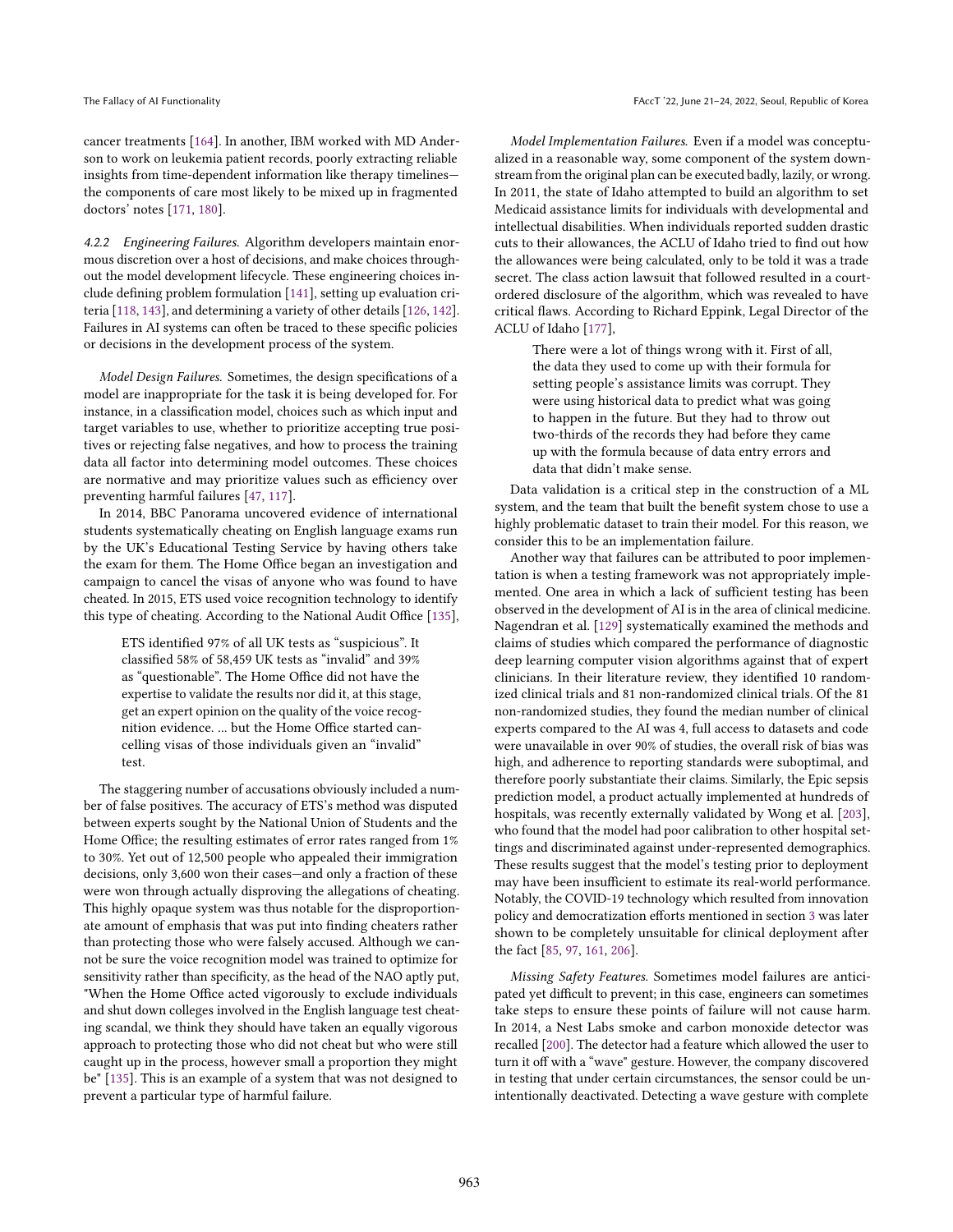accuracy is impossible, and Google acknowledges factors that contribute to the possibility of accidental wave triggering for its other home products [\[1\]](#page-9-19). However, the lack of a failsafe to make sure the carbon monoxide detector could not be turned off accidentally made the product dangerous.

In the same way, the National Transportation Safety Board (NTSB) cited a lack of adequate safety measures—such as "a warning/alert when the driver's hands are off the steering wheel", "remote monitoring of vehicle operators" and even the companies' "inadequate safety culture"—as the probable causes in at least two highly publicized fatal crashes of Uber [\[27,](#page-9-20) [197\]](#page-13-8) and Tesla [\[25,](#page-9-21) [26\]](#page-9-22) self-driving cars. As products in public beta-testing, this lack of functional safeguards was considered to be an even more serious operational hazard than any of the engineering failures involved (such as the vehicle's inability to detect an incoming pedestrian [\[27\]](#page-9-20) or truck [\[25\]](#page-9-21)).

This category also encompasses algorithmic decision systems in critical settings that lack a functional appeals process. This has been a recurring feature in algorithms which allocate benefits on behalf of the government [\[56\]](#page-10-34). Not all of these automated systems rely on machine learning, but many have been plagued by bugs and faulty data, resulting in the denial of critical resources owed to citizens. In the case of the Idaho data-driven benefit allocation system, even the people responsible for reviewing appeals were unable to act as a failsafe for the algorithm's mistakes: "They would look at the system and say, 'It's beyond my authority and my expertise to question the quality of this result' " [\[115\]](#page-11-40).

4.2.3 Deployment Failures. Sometimes, despite attempts to anticipate failure modes during the design phase, the model does not "fail" until it is exposed to certain external factors and dynamics that arise after it is deployed.

Robustness Issues. A well-documented source of failure is a lack of robustness to changing external conditions. Liao et al. [\[118\]](#page-11-12) have observed that the benchmarking methods used for evaluation in machine learning can suffer from both internal and external validity problems, where "internal validity refers to issues that arise within the context of a single benchmark" and "external validity asks whether progress on a benchmark transfers to other problems." If a model is developed in a certain context without strong evaluation methods for external validity, it may perform poorly when exposed to real-world conditions that were not captured by the original context. For instance, while many computer vision models developed on ImageNet are tested on synthetic image perturbations in an attempt to measure and improve robustness, but Taori et al. [\[183\]](#page-12-28) have found that these models are not robust to real-world distribution shifts such as a change in lighting or pose.

Robustness issues are also of dangerous consequence in language models. For example, when large language models are used to process the queries of AI-powered web search [\[131\]](#page-11-41), the models' fragility to misspellings [\[125,](#page-11-42) [147\]](#page-12-29), or trivial changes to format [\[19\]](#page-9-4) and context [\[18\]](#page-9-3) can lead to unexpected results. In one case, a large language model used in Google search could not adequately handle cases of negation [\[55\]](#page-10-18) – and so when queried with "what to do when having a seizure", the model alarmingly sourced the information for what not to do, unable to differentiate between the two cases [\[189\]](#page-12-20).

FAccT '22, June 21-24, 2022, Seoul, Republic of Korea Inioluma Deborah Raji\*, I. Elizabeth Kumar\*, Aaron Horowitz, and Andrew D. Selbst

Failure under Adversarial Attacks. Failures can also be induced by the actions of an adversary—an actor deliberately trying to make the model fail. Real-world examples of this often appear in the context of facial recognition, in which adversaries have some evidence that they can fool face-detection systems with, such as 3d-printed masks [\[144\]](#page-11-43) or software-generated makeup [\[78\]](#page-10-35). Machine learning researchers have studied what they call "adversarial examples," or inputs that are designed to make a machine learning model fail [\[76\]](#page-10-36). However, some of this research has been criticized by its lack of a believable threat model— in other words, not focusing on what real-world "adversaries" are actually likely to do [\[136\]](#page-11-44).

Unanticipated Interactions. A model can also fail to account for uses or interactions that it was not initially conceived to handle. Even if an external actor or user is not deliberately trying to break a model, their actions may induce failure if they interact with the model in a way that was not planned for by the model's designers. For instance, there is evidence that this happened at the Las Vegas Police Department:

> As new records about one popular police facial recognition system show, the quality of the probe image dramatically affects the likelihood that the system will return probable matches. But that doesn't mean police don't use bad pictures anyway. According to documents obtained by Motherboard, the Las Vegas Metropolitan Police Department (LVMPD) used "nonsuitable" probe images in almost half of all the facial recognition searches it made last year, greatly increasing the chances the system would falsely identify suspects, facial recognition researchers said. [\[57\]](#page-10-37)

This aligns with reports from Garvie [\[71\]](#page-10-38) about other police departments inappropriately uploading sketch and celebrity photos to facial recognition tools. It is possible for designers to preempt misuse by implementing instructions, warnings, or error conditions, and failure to do so creates a system that does not function properly.

4.2.4 Communication Failures. As with other areas of software development, roles in AI development and deployment are becoming more specialized. Some roles focus on managing the data that feeds into models, others specialize in modeling, and others optimally engineer models for speed and scale [\[44\]](#page-10-39). There are even those in "analytics translator" roles – managers dedicated to acting as communicators between data science work and non-technical business leaders [\[86\]](#page-10-40). And, of course, there are salespeople. Throughout this chain of actors, potential miscommunications or outright lies can happen about the performance, functional safety or other aspects of deployed AI/ML systems. Communication failures often co-occur with other functional safety problems, and the lack of accountability for false claims – intentional or otherwise – makes these particularly pernicious and likely to occur as AI hype continues absent effective regulation.

Falsified or Overstated Capabilities. To pursue commercial or reputational interests, companies and researchers may explicitly make claims about models which are provably untrue. A common form of this are claims that a product is "AI", when in fact it mainly involves humans making decisions behind the scenes. While this in and of itself may not create unsafe products, expectations based on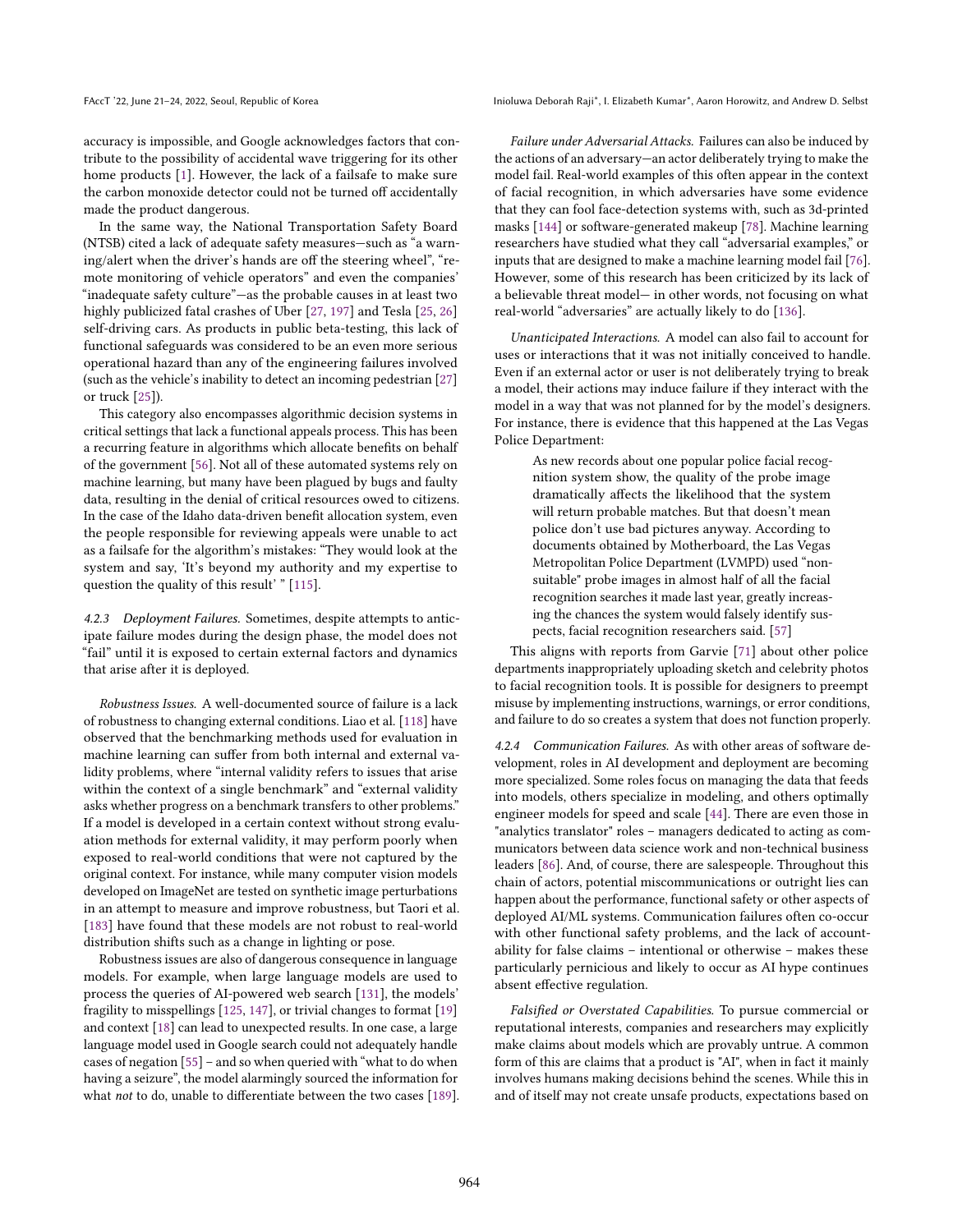unreasonable claims can create unearned trust, and a potential overreliance that hurts parties who purchase the product. As an example, investors poured money into ScaleFactor, a startup that claimed to have AI that could replace accountants for small businesses, with the exciting (for accountants) tagline "Because evenings are for families, not finance" [\[100\]](#page-11-45). Under the hood, however,

Instead of software producing financial statements, dozens of accountants did most of it manually from ScaleFactor's Austin headquarters or from an outsourcing office in the Philippines, according to former employees. Some customers say they received books filled with errors, and were forced to re-hire accountants, or clean up the mess themselves. [\[100\]](#page-11-45)

Even large well-funded entities misrepresent the capabilities of their AI products. Deceptively constructed evaluation schemes allow AI product creators to make false claims. In 2018, Microsoft created machine translation with "equal accuracy to humans in Chinese to English translations" [\[186\]](#page-12-30). However, the study used to make this claim (still prominently displayed in press release materials) was quickly debunked by a series of outside researchers who found that at the document-level, when provided with context from nearby sentences, and/or compared to human experts, the machine translation model did not indeed achieve equal accuracy to human translators [\[114,](#page-11-46) [185\]](#page-12-31). This follows a pattern seen with machine learning products in general, where the advertised performance on a simple and static data benchmark, is much lower than the performance on the often more complex and diverse data encountered in practice.

Misrepresented Capabilities. A simple way to deceive customers into using prediction services is to sell the product for a purpose you know it can't reliably be used for. In 2018, the ACLU of Northern California revealed that Amazon effectively misrepresented capabilities to police departments in selling their facial recognition product, Rekognition. Building on previous work [\[31\]](#page-9-1), the ACLU ran Rekognition with a database of mugshots against members of U.S. Congress using the default setting and found 28 members falsely matched within the database, with people of color shown as a disproportionate share of these errors [\[175\]](#page-12-32). This result was echoed by Raji and Buolamwini [\[150\]](#page-12-33) months later. Amazon responded by claiming that for police use cases, the threshold for the service should be set at either 95% or 99% confidence [\[204\]](#page-13-9). However, based on a detailed timeline of events [\[5\]](#page-9-23), it is clear that in selling the service through blog posts and other campaigns that thresholds were set at 80% or 85% confidence, as the ACLU had used in its investigation. In fact, suggestions to shift that threshold were buried in manuals end-users did not read or use – even when working in partnership with Amazon. At least one of Amazon's police clients also claimed being unaware of needing to modify the default threshold [\[123\]](#page-11-47).

The hype surrounding IBM's Watson in healthcare represents another example where a product that may have been fully capable of performing specific helpful tasks was sold as a panacea to health care's ills. As discussed earlier, this is partially the result of functional failures like practical impossibility – but these failures were coupled with deceptively exaggerated claims. The

backlash to this hype has been swift in recent years, with one venture capitalist claiming "I think what IBM is excellent at is using their sales and marketing infrastructure to convince people who have asymmetrically less knowledge to pay for something" [\[202\]](#page-13-10). At Memorial-Sloan Kettering, after \$62 million dollars spent and may years of effort, MD Anderson famously cancelled IBM Watson contracts with no results to show for it [\[89\]](#page-10-41).

This is particularly a problem in the context of algorithms developed by public agencies – where the AI systems can be adopted as symbols for progress, or smokescreens for undesirable policy outcomes, and thus liable to inflated narratives of performance. Green [\[77\]](#page-10-42) discusses how the celebrated success of "self-driving shuttles" in Columbus, Ohio omits its marked failure in the lowerincome Linden neighborhood, where residents were now locked out of the transportation apps due to a lack of access to a bank account, credit cards, a data plan or Wi-Fi. Similarly, Eubanks [\[56\]](#page-10-34) demonstrates how a \$1.4 billion contract with a coalition of hightech companies led an Indiana governor to stubbornly continue a welfare automation algorithm that resulted in a 54% increase in the denials of welfare applications.

# 5 DEALING WITH DYSFUNCTION: OPPORTUNITIES FOR INTERVENTION ON FUNCTIONAL SAFETY

The challenge of dealing with an influx of fraudulent or dysfunctional products is one that has plagued many industries, including food safety [\[24\]](#page-9-24), medicine [\[12,](#page-9-25) [17\]](#page-9-26), financial modeling [\[170\]](#page-12-34), civil aviation [\[87\]](#page-10-43) and the automobile industry [\[128,](#page-11-48) [192\]](#page-12-35). In many cases, it required the active advocacy of concerned citizens to lead to the policy interventions that would effectively change the tide of these industries. The AI field seems to now be facing this same challenge.

Thankfully, as AI operates as a general purpose technology prevalent in many of these industries, there already exists a plethora of governance infrastructure to address this issue in related fields of application. In fact, healthcare is the field where AI product failures appear to be the most visible, in part due to the rigor of pre-established evaluation processes [\[20,](#page-9-27) [119,](#page-11-49) [160,](#page-12-36) [205\]](#page-13-11). Similarly, the transportation industry has a rich history of thorough accident reports and investigations, through organizations such as the National Transportation and Safety Board (NTSB), who have already been responsible for assessing the damage from the few known cases of self-driving car crashes from Uber and Tesla [\[81\]](#page-10-44).

In this section, we specifically outline the legal and organizational interventions necessary to address functionality issues in general context in which AI is developed and deployed into the market. In broader terms, the concept of functional safety in engineering design literature [\[163,](#page-12-37) [174\]](#page-12-38) well encapsulates the concerns articulated in this paper—namely that a system can be deployed without working very well, and that such performance issues can cause harm worth preventing.

#### 5.1 Legal/Policy Interventions

The law has several tools at its disposal to address product failures to work correctly. They mostly fall in the category of consumer protection law. This discussion will be U.S.-based, but analogues exist in most jurisdictions.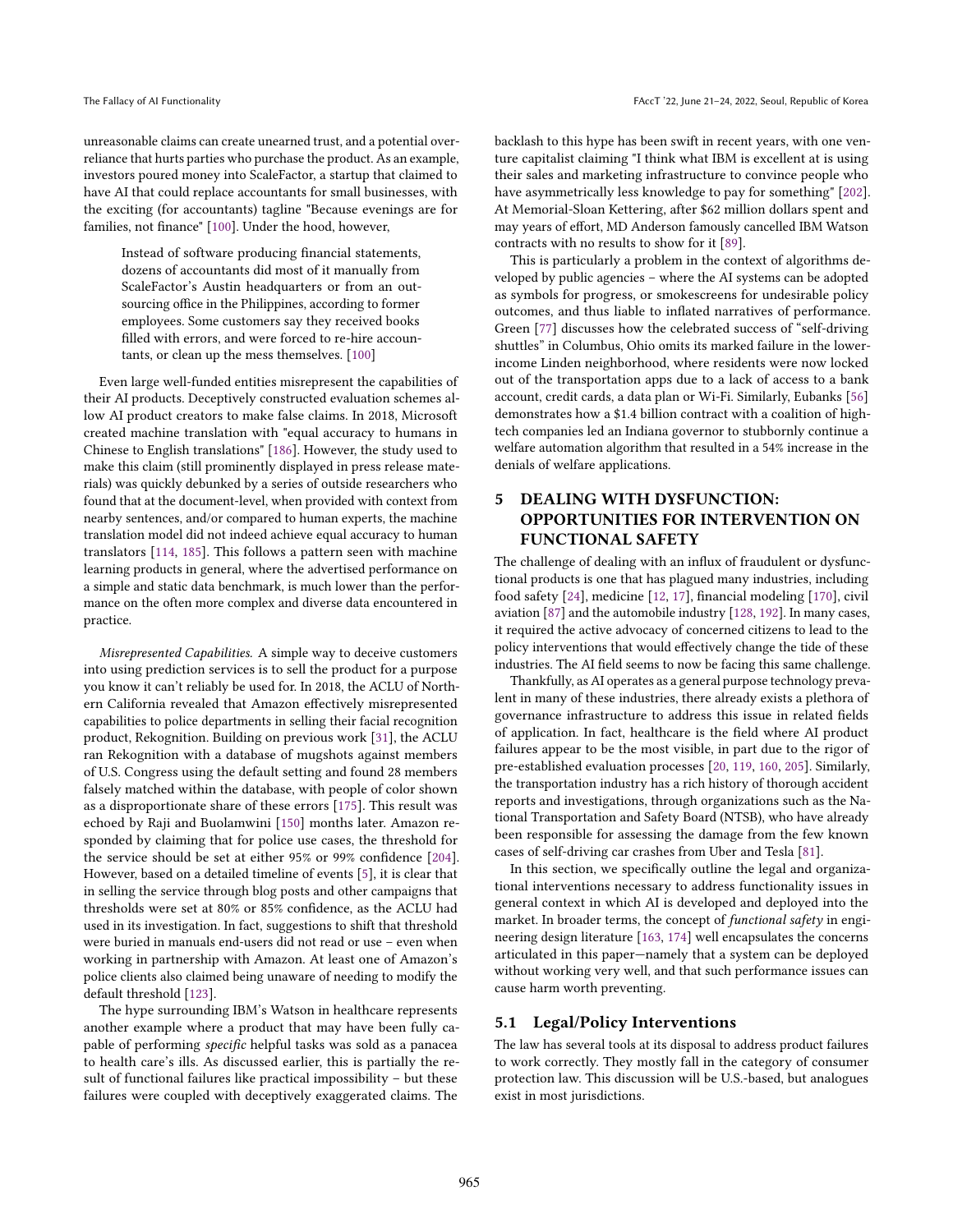5.1.1 Consumer Protection. The Federal Trade Commission is the federal consumer protection agency within the United States with the broadest subject matter jurisdiction. Under Section 5 of the FTC Act, it has the authority to regulate "unfair and deceptive acts or practices" in commerce [\[58\]](#page-10-45). This is a broad grant authority to regulate practices that injure consumers. The authority to regulate deceptive practices applies to any material misleading claims relating to a consumer product. The FTC need not show intent to deceive or that deception actually occurred, only that claims are misleading. Deceptive claims can be expressed explicitly—for example, representation in the sales materials that is inaccurate—or implied, such as an aspect of the design that suggests a functionality the product lacks [\[82,](#page-10-46) [93\]](#page-11-50). Many of the different failures, especially impossibility, can trigger a deceptive practices claim.

The FTC's ability to address unfair practices is wider-ranging but more controversial. The FTC can reach any practice "likely to cause substantial injury to consumers[,] not reasonably avoidable by consumers themselves and not outweighed by countervailing benefits to consumers" [\[58\]](#page-10-45). Thus, where dysfunctional AI is being sold and its failures causes substantial harm to consumers, the FTC could step in. Based on the FTC's approach to data security, in which the Commission has sued companies for failing to adequately secure consumer data in their possession against unknown thirdparty attackers [\[121\]](#page-11-51), even post-deployment failures—if foreseeable and harmful—can be included among unfair practices, though they partially attributable to external actors.

The FTC can use this authority to seek an injunction, requiring companies to cease the practice. Formally, the FTC does not have the power to issue fines under its Section 5 authority, but the Commission frequently enters into long-term consent decrees with companies that it sues, permitting continuing jurisdiction, monitoring, and fines for future violations [\[3,](#page-9-28) [40\]](#page-10-47). The Commission does not have general rulemaking authority, so most of its actions to date have taken the form of public education and enforcement. The Commission does, however, have authority to make rules regarding unfair or deceptive practices under the Magnuson-Moss Warranty Act. Though it has created no new rules since 1980, in July 2021, the FTC voted to change internal agency policies to make it easier to do so [\[41\]](#page-10-48).

Other federal agencies also have the ability to regulate faulty AI systems, depending on their subject matter. The Consumer Product Safety Commission governs the risks of physical injury due to consumer products. They can create mandatory standards for products, can require certifications of adherence to those rules, and can investigate products that have caused harm, leading to bans or mandatory recalls [\[39\]](#page-10-49). The National Highway Safety Administration offers similar oversight for automobiles specifically. The Consumer Finance Protection Bureau can regulate harms from products dealing with loans, banking, or other consumer finance issues [\[4\]](#page-9-29).

In addition to various federal agencies, all states have consumer protection statutes that bar deceptive practices and many bar unfair practices as well, like the FTC Act [\[33\]](#page-9-30). False advertising laws are related and also common. State attorneys general often take active roles as enforcers of those laws [\[38\]](#page-10-50). Of course, the efficacy of such laws varies from state to state, but in principle, they become another source of law and enforcement to look to for the same reasons that

FAccT '22, June 21-24, 2022, Seoul, Republic of Korea Inioluma Deborah Raji\*, I. Elizabeth Kumar\*, Aaron Horowitz, and Andrew D. Selbst

the FTC can regulate under Section 5. One particular state law worth noting is California's Unfair Competition Law, which allows individuals to sue for injunctive relief to halt conduct that violates other laws, even if individuals could not otherwise sue under that law [\[2\]](#page-9-31).

It is certainly no great revelation that federal and state regulatory apparatuses exist. Rather, our point is that while concerns about discrimination and due process can lead to difficult questions about the operation of existing law and proposals for legal reform, thinking about the ways that AI is not working makes it look like other product failures that we know how to address. Where AI doesn't work, suddenly regulatory authority is easy to find.

5.1.2 Products Liability Law. Another avenue for legal accountability may come from the tort of products liability, though there are some potential hurdles. In general, if a person is injured by a defective product, they can sue the producer or seller in products liability. The plaintiff need not have purchased or used the product; it is enough that they were injured by it, and the product has a defect that rendered it unsafe.

It would stand to reason that a functionality failure in an AI system could be deemed a product defect. But surprisingly, defective software has never led to a products liability verdict. One commonly cited reason is that products liability applies most clearly to tangible things, rather than information products, and that aside from a stray comment in one appellate case [\[201\]](#page-13-12), no court has actually ruled that software is even a "product" for these purposes [\[32,](#page-9-32) [53\]](#page-10-51). This would likely not be a problem for software that resides within a physical system, but for non-embodied AI, it might pose a hurdle. In a similar vein, because most software harms have typically been economic in nature, with, for example, a software crash leading to a loss of work product, courts have rejected these claims as "pure economic loss" belonging more properly in contract law than tort. But these mostly reflect courts' anxiety with intangible injuries, and as AI discourse has come to recognize many concrete harms, these concerns are less likely to be hurdles going forward [\[36\]](#page-10-52).

Writing about software and tort law, Choi [\[36\]](#page-10-52) identifies the complexity of software as a more fundamental type of hurdle. For software of nontrivial complexity, it is provably impossible to guarantee bug-free code. An important part of products liability is weighing the cost of improvements and more testing against the harms. But as no amount of testing can guarantee bug-free software, it will difficult to determine how much testing is enough to be considered reasonable or non-negligent [\[36,](#page-10-52) [94\]](#page-11-52). Choi analogizes this issue to car crashes: car crashes are inevitable, but courts developed the idea of crashworthiness to ask about the car's contribution to the total harm, even if the initial injury was attributable to a product defect [\[36\]](#page-10-52). While Choi looks to crashworthiness as a solution, the thrust of his argument is that software can cause exactly the type of injury that products liability aims to protect us from, and doctrine should reflect that.

While algorithmic systems have a similar sort of problem, the failure we describe here are more basic. Much as writing bug-free software is impossible, creating a model that handles every corner case perfectly is impossible. But the failures we address here are not about unforeseeable corner cases in models. We are concerned with easier questions of basic functionality, without which a system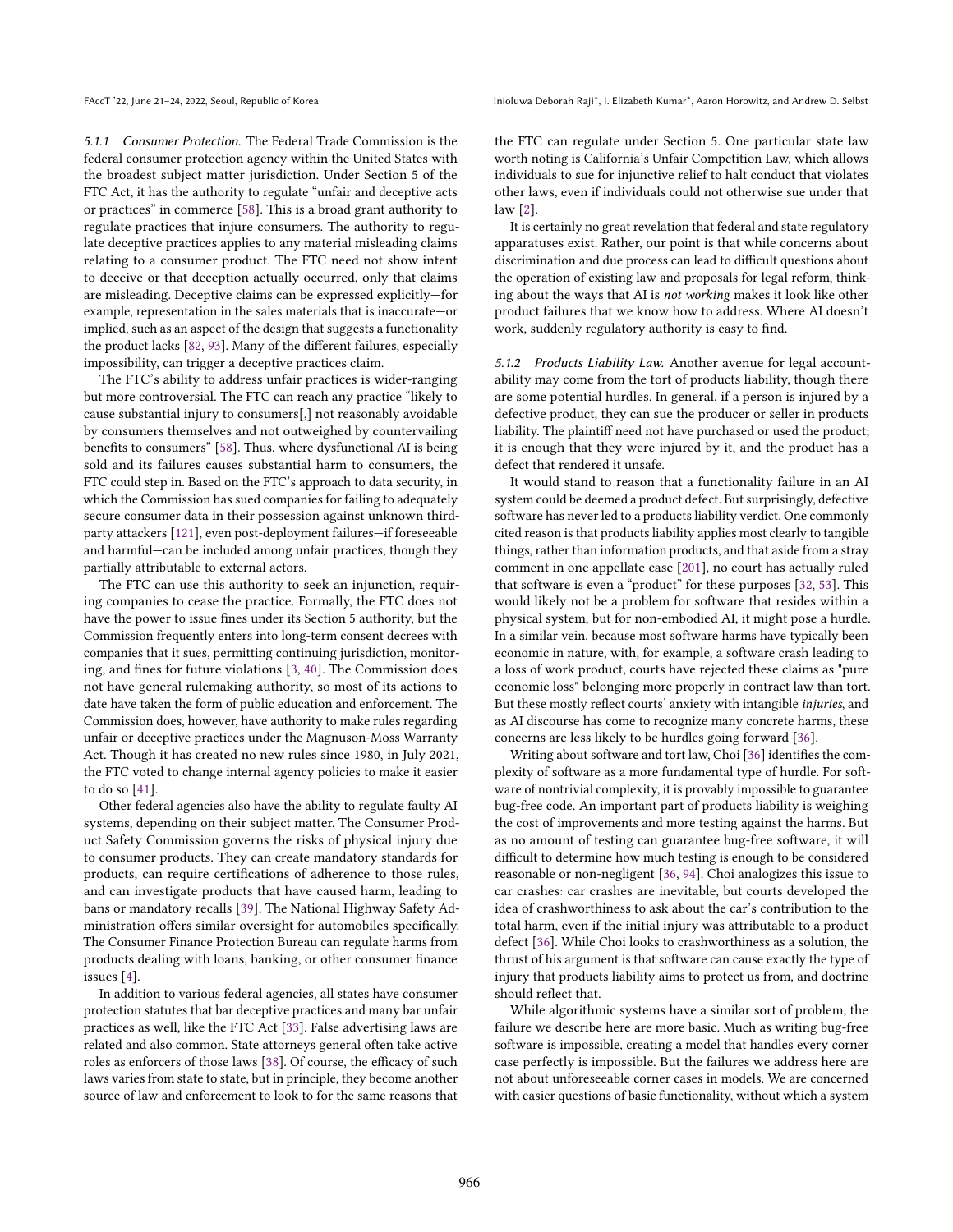should never have been shipped. If a system is not functional, in the sense we describe, a court should have no problem finding that it is unreasonably defective. As discussed above, a product could be placed on the market claiming the ability to do something it cannot achieve in theory or in practice, or it can fail to be robust to unanticipated but foreseeable uses by consumers. Even where these errors might be difficult to classify in doctrinally rigid categories of defect, courts have increasingly been relying on "malfunction doctrine," which allows for circumstantial evidence to be used as proof of defect where "a product fails to perform its manifestly intended function." [\[155\]](#page-12-39). Courts are increasingly relying on this doctrine and it could apply here [\[73,](#page-10-53) [138\]](#page-11-53). Products liability could especially easily apply to engineering failures, where the error was foreseeable and an alternative, working version of the product should have been built.

5.1.3 Warranties. Another area of law implicated by product failure is warranty law, which protects the purchasers of defunct AI and certain third parties who stand to benefit from the sale. Sales of goods typically come with a set of implied warranties. The implied warranty of merchantability applies to all goods and states, among other things, that the good is "fit for the ordinary purposes for which such goods are used" [\[187\]](#page-12-40). The implied warranty of fitness for particular purpose applies when a seller knows that the buyer has a specific purpose in mind and the buyer is relying on the seller's skill or judgment about the good's fitness, stating that the good is fit for that purpose[\[188\]](#page-12-41). Defunct AI will breach both these warranties. The remedy for such a breach is limited to contract damages. This area of law is concerned with ensuring that purchasers get what they pay for, so compensation will be limited roughly to value of the sale. Injuries not related to the breach of contract are meant to be worked out in tort law, as described above.

5.1.4 Fraud. In extreme cases, the sale of defunct AI may constitute fraud. Fraud has many specific meanings in law, but invariably it involves a knowing or intentional misrepresentation that the victim relied on in good faith. In contract law, proving that a person was defrauded can lead to contract damages. Restitution is another possible remedy for fraud. In tort law, a claim of fraud can lead to compensation necessary to rectify any harms that come from the fraud, as well as punitive damages in egregious cases. Fraud is difficult to prove, and our examples do not clearly indicate fraud, but it is theoretically possible if someone is selling snake oil. Fraud can lead to criminal liability as well.

5.1.5 Other Legal Avenues Already Being Explored. Finally, other areas of law that are already involved in the accountability discussion, such as discrimination and due process, become much easier cases to make when the AI doesn't work. Disparate impact law requires that the AI tool used be adequately predictive of the desired outcome, before even getting into the question of whether it is too discriminatory or not [\[15\]](#page-9-14). A lack of construct validity would easily subject a model's user to liability. Due process requires decisions to not be arbitrary, and AI that doesn't work loses its claim to making decisions on a sound basis [\[37\]](#page-10-54). Where AI doesn't work, legal cases in general become easier.

#### 5.2 Organizational interventions

In addition to legal levers, there are many organizational interventions that can be deployed to address the range of functionality issues discussed. Due to clear conflicts of interest, the self-regulatory approaches described are far from adequate oversight for these challenges, and the presence of regulation does a lot to incentivise organizations to take these actions in the first place. However, they do provide an immediate path forward in addressing these issues.

5.2.1 Internal Audits & Documentation. After similar crises of performance in fields such as aerospace, finance and medicine, such processes evolved in those industries to enforce a new level of introspection in the form of internal audits. Taking the form of anything from documentation exercises to challenge datasets as benchmarks, these processes raised the bar for deployment criteria and matured the product development pipeline in the process [\[152\]](#page-12-42). The AI field could certainly adopt similar techniques for increasing the scrutiny of their systems, especially given the nascent state of reflection and standardization common in ML evaluation processes [\[118\]](#page-11-12). For example, the "Failure modes, effects, and diagnostic analysis (FMEDA)" documentation process from the aerospace industry could support the identification of functional safety issues prior to AI deployment [\[152\]](#page-12-42), in addition to other resources from aerospace (such as the functional hazard analyses (FHA) or Functional Design Assurance Levels (FDALS)).

Ultimately, internal audits are a self-regulatory approach though audits conducted by independent second parties such as a consultancy firm could provide a fresh perspective on quality control and performance in reference to articulated organizational expectations [\[151\]](#page-12-43). The challenge with such audits, however, is that the results are rarely communicated externally and disclosure is not mandatory, nor is it incentivized. As a result, assessment outcomes are mainly for internal use only, often just to set internal quality assurance standards for deployment and prompt further engineering reflection during the evaluation process.

5.2.2 Product Certification & Standards. A trickier intervention is the avenue of product certification and standards development for AI products. This concept has already made its way into AI policy discourse; CEN (European Committee for Standardisation) and CENELEC (European Committee for Electrotechnical Standardisation), two of three European Standardisation Organisations (ESOs) were heavily involved in the creation of the EU's draft AI Act [\[190\]](#page-12-21). On the U.S. front, industry groups IEEE and ISO regularly shape conversations, with IEEE going so far as to attempt the development of a certification program [\[72,](#page-10-55) [84\]](#page-10-56). In the aviation industry, much of the establishment of engineering standards happened without active government intervention, between industry peers [\[152\]](#page-12-42). These efforts resemble the Partnership on AI's attempt to establish norms on model documentation processes [\[153\]](#page-12-44). Collective industry-wide decision-making on critical issues can raise the bar for the entire industry and raise awareness within the industry of the importance of handling functionality challenges. Existing functional safety standards from the automobile (ISO 26262), aerospace (US RTCA DO-178C), defense (MIL-STD-882E) and electronics (IEEE IEC 61508 / IEC 61511) industries, amongst others, can provide a template on how to approach this challenge within the AI industry.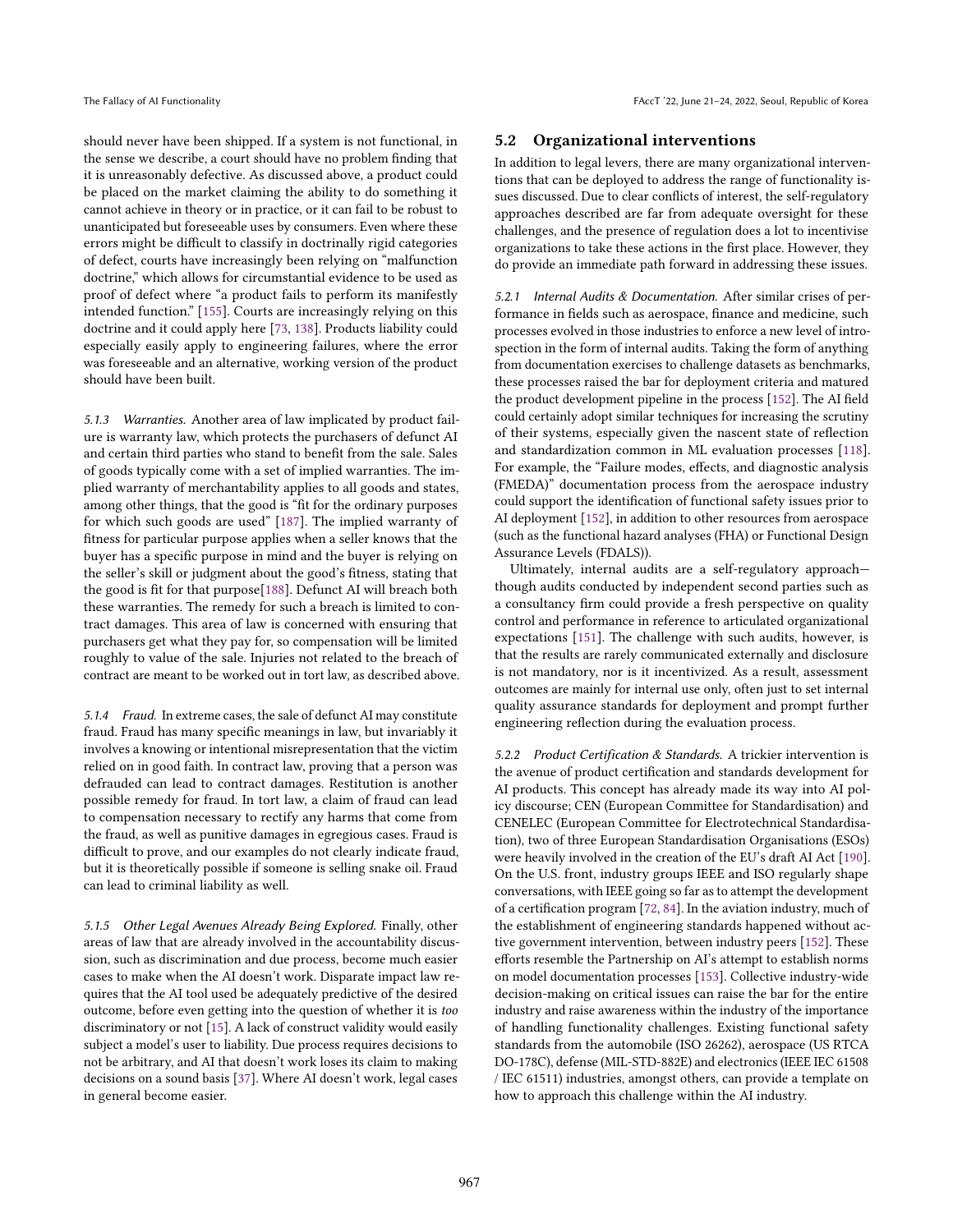5.2.3 Other Interventions. There are several other organizational factors that can determine and assess the functional safety of a system. As a client making decisions on which projects to select, or permit for purchase, it can be good to set performance related requirements for procurement and leverage this procurement process in order to set expectations for functionality [\[127,](#page-11-54) [156,](#page-12-45) [165,](#page-12-46) [172\]](#page-12-47). Similarly, cultural expectations for safety and engineering responsibility impact the quality of the output from the product development process – setting these expectations internally and fostering a healthy safety culture can increase cooperation on other industrywide and organizational measures [\[163\]](#page-12-37). Also, as functionality is a safety risk aligned with profit-oriented goals, many model logging and evaluation operations tools are available for organizations to leverage in the internal inspection of their systems – including tools for more continuous monitoring of deployed systems [\[154,](#page-12-48) [169\]](#page-12-49).

# 6 CONCLUSION : THE ROAD AHEAD

We cannot take for granted that AI products work. Buying into the presented narrative of a product with at least basic utility or an industry that will soon enough "inevitably" overcome known functional issues causes us to miss important sources of harm and available legal and organizational remedies. Although functionality issues are not completely ignored in AI policy, the lack of awareness of the range in which these issues arise leads to the problems being inadequately emphasized and poorly addressed by the full scope of accountability tools available.

The fact that faulty AI products are on the market today makes this problem particularly urgent. Poorly vetted products permeate our lives, and while many readily accept the potential for harms as a tradeoff, the claims of the products' benefits go unchallenged. But addressing functionality involves more than calling out demonstrably broken products. It also means challenging those who develop AI systems to better and more honestly understand, explore, and articulate the limits of their products prior to their release into the market or public use. Adequate assessment and communication of functionality should be a minimum requirement for mass deployment of algorithmic systems. Products that do not function should not have the opportunity to affect people's lives.

#### ACKNOWLEDGMENTS

We thank the Mozilla Foundation and the Algorithmic Justice League for providing financial support during this project.

#### **REFERENCES**

- <span id="page-9-19"></span>[1] [n.d.]. Wave control - Google Nest Help. [https://support.google.com/googlenest/](https://support.google.com/googlenest/answer/6294727?hl=en) [answer/6294727?hl=en.](https://support.google.com/googlenest/answer/6294727?hl=en)
- <span id="page-9-31"></span>2013. Zhang v. Superior Ct., 304 P.3d 163 (2013).
- <span id="page-9-28"></span>2019. Stipulated Order for Civil Penalty, Monetary Judgment, and Injunctive Relief, No. 1:19-cv-2184, Docket 2-1 (D.D.C. July 24, 2019) (fining Facebook \$5 billion for violating a prior consent decree).
- <span id="page-9-29"></span>[4] 12 U.S.C. § 5511 [n.d.].
- <span id="page-9-23"></span>[5] ACLU. 2018. ACLU Comment on New Amazon Statement Responding to Face Recognition Technology Test. [https://www.aclu.org/press-releases/aclu](https://www.aclu.org/press-releases/aclu-comment-new-amazon-statement-responding-face-recognition-technology-test)[comment-new-amazon-statement-responding-face-recognition-technology](https://www.aclu.org/press-releases/aclu-comment-new-amazon-statement-responding-face-recognition-technology-test)[test.](https://www.aclu.org/press-releases/aclu-comment-new-amazon-statement-responding-face-recognition-technology-test) Accessed: 2022-1-12.
- <span id="page-9-6"></span>[6] ACLU. 2021. ACLU Comment on NIST's Proposal for Managing Bias in AI. [https:](https://www.aclu.org/letter/aclu-comment-nists-proposal-managing-bias-ai) [//www.aclu.org/letter/aclu-comment-nists-proposal-managing-bias-ai.](https://www.aclu.org/letter/aclu-comment-nists-proposal-managing-bias-ai) Accessed: 2022-1-6.
- <span id="page-9-18"></span>[7] Raag Agrawal and Sudhakaran Prabakaran. 2020. Big data in digital healthcare: lessons learnt and recommendations for general practice. Heredity 124, 4 (April 2020), 525–534.

FAccT '22, June 21-24, 2022, Seoul, Republic of Korea Inioluma Deborah Raji\*, I. Elizabeth Kumar\*, Aaron Horowitz, and Andrew D. Selbst

- <span id="page-9-9"></span>[8] Nur Ahmed and Muntasir Wahed. 2020. The De-democratization of AI: Deep Learning and the Compute Divide in Artificial Intelligence Research. CoRR abs/2010.15581 (2020). arXiv[:2010.15581](https://arxiv.org/abs/2010.15581) <https://arxiv.org/abs/2010.15581>
- <span id="page-9-13"></span>AI Act [n.d.]. Proposal for a Regulation of the European Parliament and of the Council laying down harmonised rules on artificial intelligence (Artificial Intelligence Act) and amending certain Union legislative acts (COM(2021) 206 final).
- <span id="page-9-17"></span>[10] Nil-Jana Akpinar, Maria De-Arteaga, and Alexandra Chouldechova. 2021. The effect of differential victim crime reporting on predictive policing systems. In Proceedings of the 2021 ACM Conference on Fairness, Accountability, and Transparency (Virtual Event, Canada) (FAccT '21). Association for Computing Machinery, New York, NY, USA, 838–849.
- <span id="page-9-10"></span>[11] Zaheer Allam, Gourav Dey, and David S Jones. 2020. Artificial intelligence (AI) provided early detection of the coronavirus (COVID-19) in China and will influence future Urban health policy internationally. AI 1, 2 (2020), 156–165.
- <span id="page-9-25"></span>[12] Ann Anderson. 2015. Snake oil, hustlers and hambones: the American medicine show. McFarland.
- <span id="page-9-11"></span>[13] Robert D Atkinson. 2018. " It Is Going to Kill Us!" and Other Myths About the Future of Artificial Intelligence. IUP Journal of Computer Sciences 12, 4 (2018),  $7 - 56.$
- <span id="page-9-8"></span>[14] Pranjal Awasthi and Jordana J George. 2020. A case for Data Democratization. (2020).
- <span id="page-9-14"></span>[15] Solon Barocas and Andrew D Selbst. 2016. Big data's disparate impact. Calif. L. Rev. 104 (2016), 671.
- <span id="page-9-16"></span>[16] Solon Barocas, Andrew D Selbst, and Manish Raghavan. 2020. The hidden assumptions behind counterfactual explanations and principal reasons. In Proceedings of the 2020 Conference on Fairness, Accountability, and Transparency. 80–89.
- <span id="page-9-26"></span>[17] R Barker Bausell. 2009. Snake oil science: The truth about complementary and alternative medicine. Oxford University Press.
- <span id="page-9-3"></span>[18] Emily M Bender, Timnit Gebru, Angelina McMillan-Major, and Shmargaret Shmitchell. 2021. On the Dangers of Stochastic Parrots: Can Language Models Be Too Big?. In Proceedings of the 2021 ACM Conference on Fairness, Accountability, and Transparency. 610–623.
- <span id="page-9-4"></span>[19] Emily M Bender and Alexander Koller. 2020. Climbing towards NLU: On meaning, form, and understanding in the age of data. In Proceedings of the 58th Annual Meeting of the Association for Computational Linguistics. 5185–5198.
- <span id="page-9-27"></span>[20] Stan Benjamens, Pranavsingh Dhunnoo, and Bertalan Meskó. 2020. The state of artificial intelligence-based FDA-approved medical devices and algorithms: an online database. NPJ digital medicine 3, 1 (2020), 1–8.
- <span id="page-9-0"></span>[21] Paul Berger. 2019. MTA's Initial Foray Into Facial Recognition at High Speed Is a Bust. The Wall Street Journal (2019).
- <span id="page-9-5"></span>[22] Joseph Bernstein. 2021. Bad News. [https://harpers.org/archive/2021/09/bad](https://harpers.org/archive/2021/09/bad-news-selling-the-story-of-disinformation/)[news-selling-the-story-of-disinformation/.](https://harpers.org/archive/2021/09/bad-news-selling-the-story-of-disinformation/) Harper's Magazine (2021).
- <span id="page-9-15"></span>[23] Umang Bhatt, Alice Xiang, Shubham Sharma, Adrian Weller, Ankur Taly, Yunhan Jia, Joydeep Ghosh, Ruchir Puri, José MF Moura, and Peter Eckersley. 2020. Explainable machine learning in deployment. In Proceedings of the 2020 Conference on Fairness, Accountability, and Transparency. 648–657.
- <span id="page-9-24"></span>[24] Deborah Blum. 2018. The Poison Squad: One Chemist's Single-minded Crusade for Food Safety at the Turn of the Twentieth Century. Penguin.
- <span id="page-9-21"></span>[25] National Transportation Safety Board. 2017. Collision Between a Car Operating With Automated Vehicle Control Systems and a Tractor-Semitrailer Truck. <https://ntsb.gov/investigations/Pages/HWY18FH010.aspx>
- <span id="page-9-22"></span>[26] National Transportation Safety Board. 2017. Driver Errors, Overreliance on Automation, Lack of Safeguards, Led to Fatal Tesla Crash. [https://www.ntsb.](https://www.ntsb.gov/news/press-releases/pages/pr20170912.aspx) [gov/news/press-releases/pages/pr20170912.aspx](https://www.ntsb.gov/news/press-releases/pages/pr20170912.aspx)
- <span id="page-9-20"></span>[27] National Transportation Safety Board. 2018. Collision Between Vehicle Controlled by Developmental Automated Driving System and Pedestrian. [https:](https://ntsb.gov/investigations/Pages/HWY18FH010.aspx) [//ntsb.gov/investigations/Pages/HWY18FH010.aspx](https://ntsb.gov/investigations/Pages/HWY18FH010.aspx)
- <span id="page-9-2"></span>[28] Meredith Broussard. 2018. Artificial unintelligence: How computers misunderstand the world. mit Press.
- <span id="page-9-12"></span>[29] Miles Brundage, Shahar Avin, Jack Clark, Helen Toner, Peter Eckersley, Ben Garfinkel, Allan Dafoe, Paul Scharre, Thomas Zeitzoff, Bobby Filar, et al. 2018. The malicious use of artificial intelligence: Forecasting, prevention, and mitigation. arXiv preprint arXiv:1802.07228 (2018).
- <span id="page-9-7"></span>[30] Joanna Bryson. [n.d.]. AI & Global Governance: No One Should Trust AI - United Nations University Centre for Policy Research. [https://cpr.unu.edu/publications/](https://cpr.unu.edu/publications/articles/ai-global-governance-no-one-should-trust-ai.html) [articles/ai-global-governance-no-one-should-trust-ai.html.](https://cpr.unu.edu/publications/articles/ai-global-governance-no-one-should-trust-ai.html) Accessed: 2022-1-
- <span id="page-9-1"></span>6. [31] Joy Buolamwini, Sorelle A Friedler, and Christo Wilson. [n.d.]. Gender shades: Intersectional accuracy disparities in commercial gender classification. [http:](http://proceedings.mlr.press/v81/buolamwini18a/buolamwini18a.pdf) [//proceedings.mlr.press/v81/buolamwini18a/buolamwini18a.pdf.](http://proceedings.mlr.press/v81/buolamwini18a/buolamwini18a.pdf) Accessed: 2022-1-12.
- <span id="page-9-32"></span>[32] Ryan Calo. 2015. Robotics and the Lessons of Cyberlaw. Calif. L. Rev. 103 (2015), 513.
- <span id="page-9-30"></span>[33] Carolyn L. Carter. 2009. Consumer Protection in the States. Technical Report. National Consumer Law Center.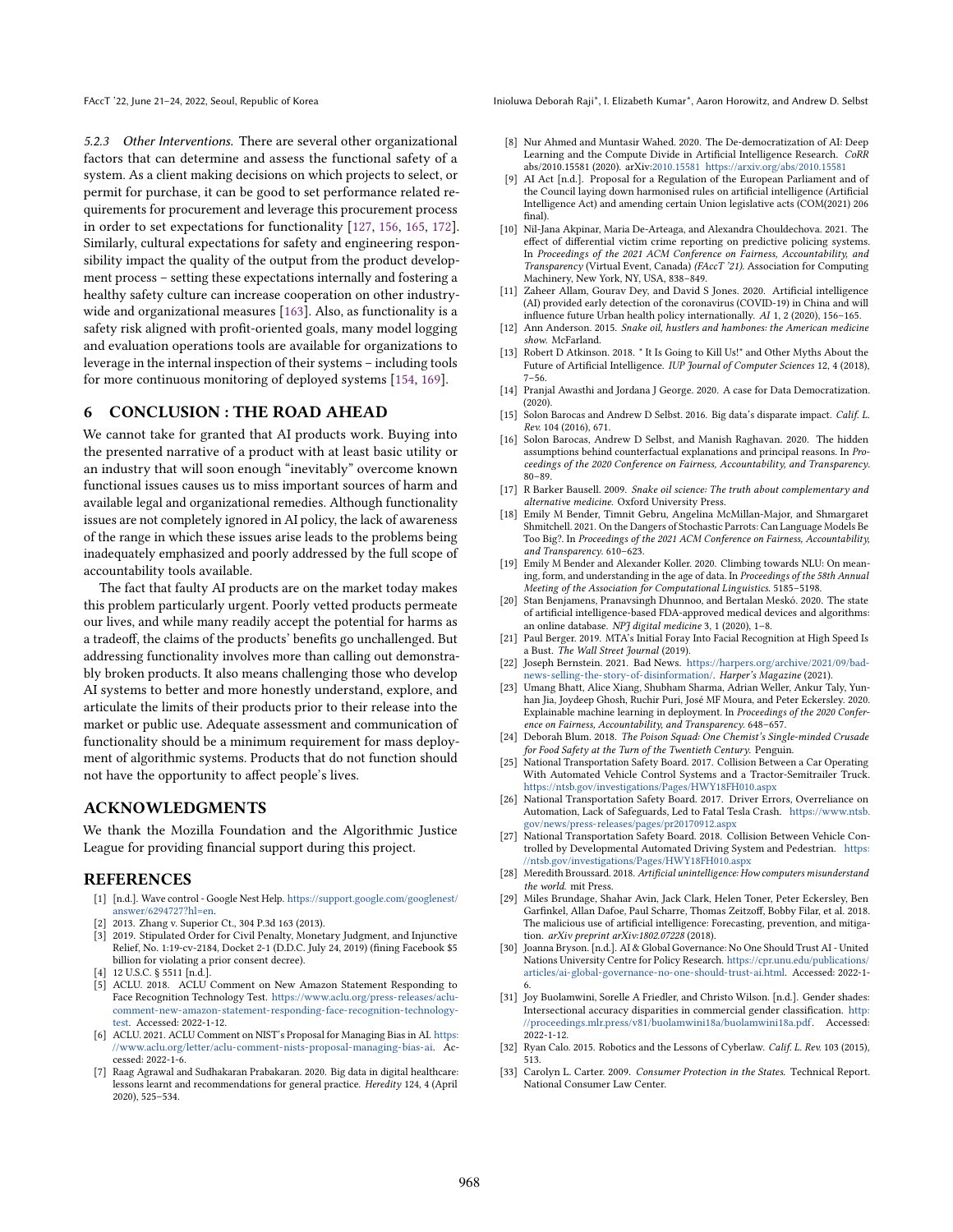- The Fallacy of AI Functionality FAccT '22, June 21–24, 2022, Seoul, Republic of Korea
- <span id="page-10-0"></span>[34] Robert Charette. 2018. Michigan's MiDAS Unemployment System: Algorithm Alchemy Created Lead, Not Gold-IEEE Spectrum. IEEE Spectrum 18, 3 (2018), 6.
- <span id="page-10-27"></span>[35] Charlie Pownall. 2021. AI, Algorithmic and Automation Incident and Controversy Repository (AIAAIC). [https://www.aiaaic.org/.](https://www.aiaaic.org/)
- <span id="page-10-52"></span>[36] Bryan H Choi. 2019. Crashworthy code. Wash. L. Rev. 94 (2019), 39.
- <span id="page-10-54"></span>[37] Danielle Keats Citron. 2007. Technological due process. Wash. UL Rev. 85 (2007), 1249.
- <span id="page-10-50"></span>[38] Danielle Keats Citron. 2016. The Privacy Policymaking of State Attorneys General. Notre Dame L. Rev. 92 (2016), 747.
- <span id="page-10-49"></span>[39] Consumer Product Safety Commission. [n.d.]. About Us. [https://www.cpsc.gov/](https://www.cpsc.gov/About-CPSC) [About-CPSC.](https://www.cpsc.gov/About-CPSC)
- <span id="page-10-47"></span>[40] Federal Trade Commission. 2014. In re Snapchat, Inc., File No. 132-3078, Docket No. C-4501 (consent decree).
- <span id="page-10-48"></span>[41] Federal Trade Commission. 2021. FTC Votes to Update Rulemaking Procedures, Sets Stage for Stronger Deterrence of Corporate Misconduct. [https://www.ftc.gov/news-events/press-releases/2021/07/ftc-votes](https://www.ftc.gov/news-events/press-releases/2021/07/ftc-votes-update-rulemaking-procedures-sets-stage-stronger)[update-rulemaking-procedures-sets-stage-stronger.](https://www.ftc.gov/news-events/press-releases/2021/07/ftc-votes-update-rulemaking-procedures-sets-stage-stronger)
- <span id="page-10-17"></span>[42] Kate Crawford. 2016. Artificial intelligence's white guy problem. The New York Times 25, 06 (2016).
- <span id="page-10-14"></span>[43] Russell C. Wald Christopher Wan Daniel E. Ho, Jennifer King. 2021. Building a National AI Research Resource: A Blueprint for the National Research Cloud. [https://hai.stanford.edu/sites/default/files/2022-01/HAI\\_NRCR\\_v17.pdf.](https://hai.stanford.edu/sites/default/files/2022-01/HAI_NRCR_v17.pdf)
- <span id="page-10-39"></span>[44] Andrea De Mauro, Marco Greco, Michele Grimaldi, and Paavo Ritala. 2018. Human resources for Big Data professions: A systematic classification of job roles and required skill sets. Inf. Process. Manag. 54, 5 (Sept. 2018), 807–817.
- <span id="page-10-5"></span>[45] Ángel Díaz and Laura Hecht. 2021. Double Standards in Social Media Content Moderation. [https://www.brennancenter.org/sites/default/files/2021-08/](https://www. brennancenter. org/sites/default/files/2021-08/Double_Standards_Content_Moderation. pdf) [Double\\_Standards\\_Content\\_Moderation.pdf.](https://www. brennancenter. org/sites/default/files/2021-08/Double_Standards_Content_Moderation. pdf) New York: Brennan Center for Justice (2021).
- <span id="page-10-15"></span>[46] Digwatch. 2021. The COVID-19 crisis: A digital policy overview. [https://dig.](https://dig.watch/trends/covid-19-crisis-digital-policy-overview/) [watch/trends/covid-19-crisis-digital-policy-overview/.](https://dig.watch/trends/covid-19-crisis-digital-policy-overview/)
- <span id="page-10-33"></span>[47] Roel Dobbe, Thomas Krendl Gilbert, and Yonatan Mintz. 2019. Hard Choices in Artificial Intelligence: Addressing Normative Uncertainty through Sociotechnical Commitments. (Nov. 2019). arXiv[:1911.09005](https://arxiv.org/abs/1911.09005) [cs.AI]
- <span id="page-10-7"></span>[48] Will Douglas Heaven. 2020. AI is wrestling with a replication crisis. MIT Technology Review (Nov. 2020).
- <span id="page-10-13"></span>[49] Nature Editorial. 2021. Greece used AI to curb COVID: what other nations can learn. Nature 597, 7877 (2021), 447–448.
- <span id="page-10-25"></span>[50] Lilian Edwards and Michael Veale. 2017. Slave to the algorithm: Why a right to an explanation is probably not the remedy you are looking for. Duke L. & Tech. Rev. 16 (2017), 18.
- <span id="page-10-1"></span>[51] Paul Egan. 2019. State of Michigan's mistake led to man filing bankruptcy. [https://www.freep.com/story/news/local/michigan/2019/12/22/](https://www.freep.com/story/news/local/michigan/2019/12/22/government-artificial-intelligence-midas-computer-fraud-fiasco/4407901002/) [government-artificial-intelligence-midas-computer-fraud-fiasco/4407901002/.](https://www.freep.com/story/news/local/michigan/2019/12/22/government-artificial-intelligence-midas-computer-fraud-fiasco/4407901002/)
- <span id="page-10-24"></span>[52] Alex C Engler. 2021. Independent auditors are struggling to hold AI companies accountable. FastCompany.
- <span id="page-10-51"></span>[53] Nora Freeman Engstrom. 2013. 3-D printing and product liability: identifying the obstacles. U. Pa. L. Rev. Online 162 (2013), 35.
- <span id="page-10-31"></span>[54] Danielle Ensign, Sorelle A Friedler, Scott Neville, Carlos Scheidegger, and Suresh Venkatasubramanian. 2017. Runaway Feedback Loops in Predictive Policing. (June 2017). arXiv[:1706.09847](https://arxiv.org/abs/1706.09847) [cs.CY]
- <span id="page-10-18"></span>[55] Allyson Ettinger. 2020. What BERT is not: Lessons from a new suite of psycholinguistic diagnostics for language models. Transactions of the Association for Computational Linguistics 8  $(2020)$ , 34–48.
- <span id="page-10-34"></span>Virginia Eubanks. 2018. Automating Inequality: How High-Tech Tools Profile, Police, and Punish the Poor. St. Martin's Press, New York.
- <span id="page-10-37"></span>[57] Todd Feathers. [n.d.]. Las Vegas Cops Used 'Unsuitable' Facial Recognition Photos To Make Arrests. Vice ([n. d.]). [https://www.vice.com/en/article/pkyxwv/las](https://www.vice.com/en/article/pkyxwv/las-vegas-cops-used-unsuitable-facial-recognition-photos-to-make-arrests)[vegas-cops-used-unsuitable-facial-recognition-photos-to-make-arrests](https://www.vice.com/en/article/pkyxwv/las-vegas-cops-used-unsuitable-facial-recognition-photos-to-make-arrests)
- <span id="page-10-45"></span>[58] Federal Trade Commission Act, 15 U.S.C. § 45 [n.d.].
- <span id="page-10-19"></span>[59] Michael Feldman, Sorelle A. Friedler, John Moeller, Carlos Scheidegger, and Suresh Venkatasubramanian. 2015. Certifying and Removing Disparate Impact. In Proceedings of the 21th ACM SIGKDD International Conference on Knowledge Discovery and Data Mining (Sydney, NSW, Australia) (KDD '15). Association for Computing Machinery, New York, NY, USA, 259–268. [https://doi.org/10.1145/](https://doi.org/10.1145/2783258.2783311) [2783258.2783311](https://doi.org/10.1145/2783258.2783311)
- <span id="page-10-23"></span>[60] Michael Feldman, Sorelle A Friedler, John Moeller, Carlos Scheidegger, and Suresh Venkatasubramanian. 2015. Certifying and removing disparate impact. In proceedings of the 21th ACM SIGKDD international conference on knowledge discovery and data mining. 259–268.
- <span id="page-10-30"></span>[61] A G Ferguson. 2016. Policing predictive policing. Wash. UL Rev. (2016).
- <span id="page-10-6"></span>[62] Chaz Firestone. 2020. Performance vs. competence in human–machine comparisons. Proceedings of the National Academy of Sciences 117, 43 (2020), 26562-26571.
- <span id="page-10-20"></span>[63] Benjamin Fish, Jeremy Kun, and Ádám D Lelkes. 2016. A confidence-based approach for balancing fairness and accuracy. In Proceedings of the 2016 SIAM International Conference on Data Mining. SIAM, 144–152.
- <span id="page-10-26"></span>[64] U.S. Food and Drug Administration. 2021. Good Machine Learning Practice for Medical Device Development: Guiding Principles. [https://www.fda.gov/medical-devices/software-medical-device-samd/good-](https://www.fda.gov/medical-devices/software-medical-device-samd/good-machine-learning-practice-medical-device-development-guiding-principles)
- <span id="page-10-29"></span>[machine-learning-practice-medical-device-development-guiding-principles.](https://www.fda.gov/medical-devices/software-medical-device-samd/good-machine-learning-practice-medical-device-development-guiding-principles) [65] Coalition for Critical Technology. [n.d.]. Pipeline. [https://medium.com/@CoalitionForCriticalTechnology/abolish-the](https://medium.com/@CoalitionForCriticalTechnology/abolish-the-techtoprisonpipeline-9b5b14366b16)[techtoprisonpipeline-9b5b14366b16.](https://medium.com/@CoalitionForCriticalTechnology/abolish-the-techtoprisonpipeline-9b5b14366b16)
- <span id="page-10-4"></span>[66] Karoline Freeman, Julia Geppert, Chris Stinton, Daniel Todkill, Samantha Johnson, Aileen Clarke, and Sian Taylor-Phillips. 2021. Use of artificial intelligence for image analysis in breast cancer screening programmes: systematic review of test accuracy. bmj 374 (2021).
- <span id="page-10-22"></span>[67] Sorelle A. Friedler, Carlos Scheidegger, and Suresh Venkatasubramanian. 2021. The (Im)Possibility of Fairness: Different Value Systems Require Different Mechanisms for Fair Decision Making. Commun. ACM 64, 4 (mar 2021), 136–143. <https://doi.org/10.1145/3433949>
- <span id="page-10-21"></span>[68] Sorelle A Friedler, Carlos Scheidegger, Suresh Venkatasubramanian, Sonam Choudhary, Evan P Hamilton, and Derek Roth. 2019. A comparative study of fairness-enhancing interventions in machine learning. In Proceedings of the conference on fairness, accountability, and transparency. 329–338.
- <span id="page-10-28"></span>[69] Sidney Fussell. [n.d.]. An Algorithm That 'Predicts' Criminality Based on a Face Sparks a Furor. Wired ([n. d.]). [https://www.wired.com/story/algorithm](https://www.wired.com/story/algorithm-predicts-criminality-based-face-sparks-furor/)[predicts-criminality-based-face-sparks-furor/](https://www.wired.com/story/algorithm-predicts-criminality-based-face-sparks-furor/)
- <span id="page-10-11"></span>[70] Colin K Garvey. 2017. On the Democratization of AI. In Datapower Conference Proceedings. 5–3.
- <span id="page-10-38"></span>[71] Clare Garvie. 2019. Garbage in, Garbage out. Face recognition on flawed data. Georgetown Law Center on Privacy & Technology (2019).
- <span id="page-10-55"></span>[72] Timon Gehr, Matthew Mirman, Dana Drachsler-Cohen, Petar Tsankov, Swarat Chaudhuri, and Martin Vechev. 2018. Ai2: Safety and robustness certification of neural networks with abstract interpretation. In 2018 IEEE Symposium on Security and Privacy (SP). IEEE, 3–18.
- <span id="page-10-53"></span>[73] Mark A Geistfeld. 2017. A roadmap for autonomous vehicles: State tort liability, automobile insurance, and federal safety regulation. Calif. L. Rev. 105 (2017), 1611.
- <span id="page-10-32"></span>[74] Milena A Gianfrancesco, Suzanne Tamang, Jinoos Yazdany, and Gabriela Schmajuk. 2018. Potential Biases in Machine Learning Algorithms Using Electronic Health Record Data. *JAMA Intern. Med.* 178, 11 (Nov. 2018), 1544-1547.
- <span id="page-10-9"></span>[75] Elizabeth Gibney. 2018. The scant science behind Cambridge Analytica's controversial marketing techniques. Nature (2018).
- <span id="page-10-36"></span>[76] Ian J Goodfellow, Jonathon Shlens, and Christian Szegedy. 2014. Explaining and harnessing adversarial examples. arXiv preprint arXiv:1412.6572 (2014).
- <span id="page-10-42"></span>[77] Ben Green. 2019. The smart enough city: putting technology in its place to reclaim our urban future. MIT Press.
- <span id="page-10-35"></span>[78] Nitzan Guetta, Asaf Shabtai, Inderjeet Singh, Satoru Momiyama, and Yuval Elovici. 2021. Dodging Attack Using Carefully Crafted Natural Makeup. CoRR abs/2109.06467 (2021). arXiv[:2109.06467](https://arxiv.org/abs/2109.06467) <https://arxiv.org/abs/2109.06467>
- <span id="page-10-8"></span>[79] Benjamin Haibe-Kains, George Alexandru Adam, Ahmed Hosny, Farnoosh Khodakarami, Thakkar Shraddha, Rebecca Kusko, Susanna-Assunta Sansone, Weida Tong, Russ D. Wolfinger, Christopher E. Mason, Wendell Jones, Joaquin Dopazo, Cesare Furlanello, Levi Waldron, Bo Wang, Chris McIntosh, Anna Goldenberg, Anshul Kundaje, Casey S. Greene, Tamara Broderick, Michael M. Hoffman, Jeffrey T. Leek, Keegan Korthauer, Wolfgang Huber, Alvis Brazma, Joelle Pineau, Robert Tibshirani, Trevor Hastie, John P. A. Ioannidis, John Quackenbush, Hugo J. W. L. Aerts, and Massive Analysis Quality Control (MAQC) Society Board of Directors. 2020. Transparency and reproducibility in artificial intelligence. Nature 586, 7829 (2020), E14–E16. <https://doi.org/10.1038/s41586-020-2766-y>
- <span id="page-10-3"></span>[80] Isobel Asher Hamilton. 2020. Facebook's nudity-spotting AI mistook a photo of some onions for 'sexually suggestive' content. [https://www.businessinsider.](https://www.businessinsider.com/facebook-mistakes-onions-for-sexualised-content-2020-10) [com/facebook-mistakes-onions-for-sexualised-content-2020-10.](https://www.businessinsider.com/facebook-mistakes-onions-for-sexualised-content-2020-10)
- <span id="page-10-44"></span>[81] M Harris. 2019. NTSB investigation into deadly Uber self-driving car crash reveals lax attitude toward safety. IEEE Spectrum (2019).
- <span id="page-10-46"></span>[82] Woodrow Hartzog. 2018. Privacy's blueprint. Harvard University Press.
- <span id="page-10-12"></span>[83] Sudhir Hasbe and Ryan Lippert. [n.d.]. ([n. d.]).
- <span id="page-10-56"></span>[84] John C Havens and Ali Hessami. 2019. From Principles and Standards to Certification. Computer 52, 4 (2019), 69–72.
- <span id="page-10-16"></span>[85] Will Douglas Heaven. 2021. Hundreds of AI tools have been built to catch covid. None of them helped.
- <span id="page-10-40"></span>[86] Nicolaus Henke, Jordan Levine, and Paul McInerney. 2018. You Don't Have to Be a Data Scientist to Fill This Must-Have Analytics Role. Harvard Business Review (Feb. 2018).
- <span id="page-10-43"></span>[87] Thomas A Heppenheimer and Ta Heppenheimer. 1995. Turbulent skies: the history of commercial aviation. Wiley New York.
- <span id="page-10-10"></span>[88] Alex Hern. 2018. Cambridge Analytica: how did it turn clicks into votes. The Guardian 6 (2018).
- <span id="page-10-41"></span>[89] Matthew Herper. 2017. MD Anderson Benches IBM Watson In Setback For Artificial Intelligence In Medicine. Forbes Magazine (Feb. 2017).
- <span id="page-10-2"></span>[90] Kashmir Hill. 2020. Wrongfully accused by an algorithm. The New York Times 24 (2020).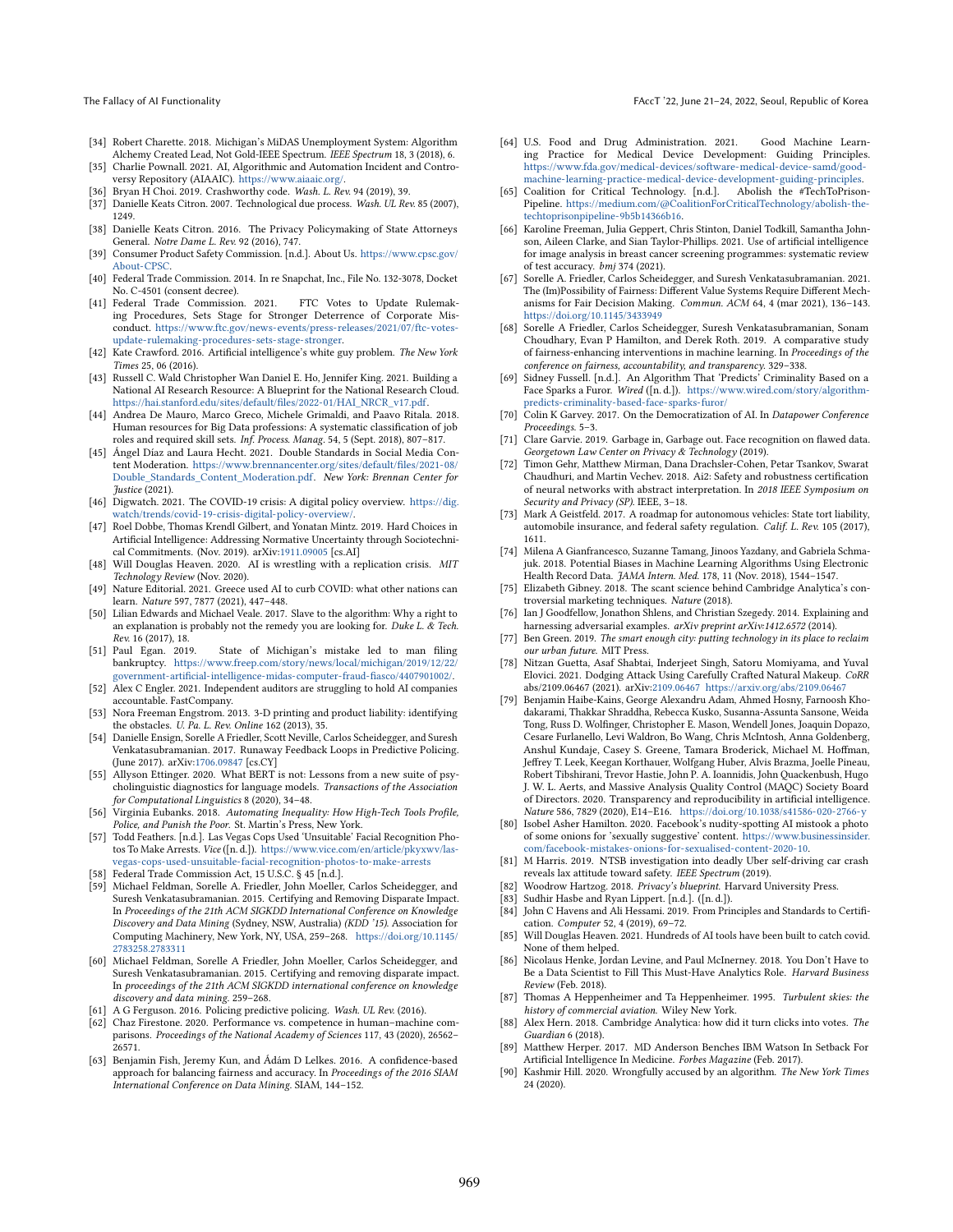- <span id="page-11-31"></span>[91] Sharona Hoffman and Andy Podgurski. 2013. Big bad data: law, public health, and biomedical databases. J. Law Med. Ethics 41 Suppl 1 (March 2013), 56-60.
- <span id="page-11-32"></span>[92] Sharona Hoffman and Andy Podgurski. 2013. The use and misuse of biomedical data: is bigger really better? Am. J. Law Med. 39, 4 (2013), 497–538.
- <span id="page-11-50"></span>[93] Chris Jay Hoofnagle. 2016. Federal Trade Commission: Privacy Law and Policy. Cambridge University Press.
- <span id="page-11-52"></span>[94] F Patrick Hubbard. 2014. Sophisticated robots: balancing liability, regulation, and innovation. Fla. L. Rev. 66 (2014), 1803.
- <span id="page-11-16"></span>[95] Tim Hwang. 2020. Subprime attention crisis: advertising and the time bomb at the heart of the Internet. FSG originals.
- <span id="page-11-18"></span>[96] IEEE. 2006. IEEE Standard Dictionary of Measures of the Software Aspects of Dependability. IEEE Std 982. 1-2005 (Revision of IEEE Std 982. 1-1988) (May 2006),  $1-\overline{41}$ .
- <span id="page-11-23"></span>[97] Bilal Mateen Michael Wooldridge Inken von Borzyskowski, Anjali Mazumder. 2021. Data science and AI in the age of COVID-19. [https://www.turing.ac.uk/sites/default/files/2021-06/data-science-and-ai-in](https://www.turing.ac.uk/sites/default/files/2021-06/data-science-and-ai-in-the-age-of-covid_full-report_2.pdf)[the-age-of-covid\\_full-report\\_2.pdf.](https://www.turing.ac.uk/sites/default/files/2021-06/data-science-and-ai-in-the-age-of-covid_full-report_2.pdf)
- <span id="page-11-28"></span>[98] Abigail Z Jacobs. 2021. Measurement as governance in and for responsible AI. (Sept. 2021). arXiv[:2109.05658](https://arxiv.org/abs/2109.05658) [cs.CY]
- <span id="page-11-29"></span>[99] Abigail Z Jacobs and Hanna Wallach. 2021. Measurement and Fairness. In Proceedings of the 2021 ACM Conference on Fairness, Accountability, and Transparency (Virtual Event Canada). ACM, New York, NY, USA.
- <span id="page-11-45"></span>[100] David Jeans. 2020. ScaleFactor Raised \$100 Million In A Year Then Blamed Covid-19 For Its Demise. Employees Say It Had Much Bigger Problems. Forbes Magazine (July 2020).
- <span id="page-11-17"></span>[101] Anna Jobin, Marcello Ienca, and Effy Vayena. 2019. The global landscape of AI ethics guidelines. Nature Machine Intelligence 1, 9 (Sept. 2019), 389–399.
- <span id="page-11-13"></span>[102] Frederike Kaltheuner, Abeba Birhane, Inioluwa Deborah Raji, Razvan Amironesei, Emily Denton, Alex Hanna, Hilary Nicole, Andrew Smart, Serena Dokuaa Oduro, James Vincent, Alexander Reben, Gemma Milne, Crofton Black, Adam Harvey, Andrew Strait, Tulsi Parida, Aparna Ashok, Fieke Jansen, Corinne Cath, and Aidan Peppin. 2021. Fake AI. Meatspace Press.
- <span id="page-11-25"></span>[103] Margot E Kaminski. 2019. The Right to Explanation, Explained. Berkeley Technology Law Journal 34 (2019), 189.
- <span id="page-11-26"></span>[104] Margot E Kaminski and Jennifer M Urban. 2021. The right to contest AI. Columbia Law Review 121, 7 (2021), 1957–2048.
- <span id="page-11-11"></span>[105] Sayash Kapoor and Arvind Narayanan. 2021. (Ir)Reproducible Machine Learning: A Case Study. [https://reproducible.cs.princeton.edu/.](https://reproducible.cs.princeton.edu/) , 6 pages. [https:](https://reproducible.cs.princeton.edu/) [//reproducible.cs.princeton.edu/](https://reproducible.cs.princeton.edu/)
- <span id="page-11-2"></span>[106] Sean Kippin and Paul Cairney. 2021. The COVID-19 exams fiasco across the UK: four nations and two windows of opportunity. British Politics (2021), 1–23.
- <span id="page-11-0"></span>[107] Lauren Kirchner and Matthew Goldstein. 2020. Access Denied: Faulty Automated Background Checks Freeze Out Renters. The Markup (2020).
- <span id="page-11-1"></span>[108] Lauren Kirchner and Matthew Goldstein. 2020. How Automated Background Checks Freeze Out Renters. The New York Times 28 (May 2020).
- <span id="page-11-5"></span>[109] Kumba Kpakima. 2021. Tiktok's algorithm reportedly bans creators using terms 'Black' and 'BLM'. [https://i-d.vice.com/en\\_uk/article/m7epya/tiktoks](https://i-d.vice.com/en_uk/article/m7epya/tiktoks-algorithm-reportedly-bans-creators-using-terms-black-and-blm)[algorithm-reportedly-bans-creators-using-terms-black-and-blm.](https://i-d.vice.com/en_uk/article/m7epya/tiktoks-algorithm-reportedly-bans-creators-using-terms-black-and-blm) The Verge (2021).
- <span id="page-11-15"></span>[110] P. M. Krafft, Meg Young, Michael Katell, Karen Huang, and Ghislain Bugingo. 2020. Defining AI in Policy versus Practice. Association for Computing Machinery, New York, NY, USA, 72–78. <https://doi.org/10.1145/3375627.3375835>
- <span id="page-11-22"></span>[111] Mark Krass, Peter Henderson, Michelle M Mello, David M Studdert, and Daniel E Ho. 2021. How US law will evaluate artificial intelligence for covid-19. bmj 372  $(2021)$ .<br>[112] NHS AI Lab. 2021.
- <span id="page-11-21"></span>National Medical Imaging Platform (NMIP). [https://www.nhsx.nhs.uk/ai-lab/ai-lab-programmes/ai-in-imaging/national](https://www.nhsx.nhs.uk/ai-lab/ai-lab-programmes/ai-in-imaging/national-medical-imaging-platform-nmip/)[medical-imaging-platform-nmip/.](https://www.nhsx.nhs.uk/ai-lab/ai-lab-programmes/ai-in-imaging/national-medical-imaging-platform-nmip/)
- <span id="page-11-3"></span>[113] Tom Lamont. 2021. The student and the algorithm: how the exam results fiasco threatened one pupil's future.
- <span id="page-11-46"></span>[114] Samuel Läubli, Rico Sennrich, and Martin Volk. 2018. Has Machine Translation Achieved Human Parity? A Case for Document-level Evaluation. (Aug. 2018). arXiv[:1808.07048](https://arxiv.org/abs/1808.07048) [cs.CL]
- <span id="page-11-40"></span>[115] Colin Lecher. [n.d.]. What Happens When an Algorithm Cuts Your Health Care. The Verge ([n. d.]). [https://www.theverge.com/2018/3/21/17144260/healthcare](https://www.theverge.com/2018/3/21/17144260/healthcare-medicaid-algorithm-arkansas-cerebral-palsy)[medicaid-algorithm-arkansas-cerebral-palsy](https://www.theverge.com/2018/3/21/17144260/healthcare-medicaid-algorithm-arkansas-cerebral-palsy)
- <span id="page-11-4"></span>[116] Colin Lecher. 2018. What happens when an algorithm cuts your health care. The Verge (2018).
- <span id="page-11-37"></span>[117] David Lehr and Paul Ohm. [n.d.]. Playing with the data: What legal scholars should learn about machine learning. [https://lawreview.law.ucdavis.edu/issues/](https://lawreview.law.ucdavis.edu/issues/51/2/Symposium/51-2_Lehr_Ohm.pdf) [51/2/Symposium/51-2\\_Lehr\\_Ohm.pdf.](https://lawreview.law.ucdavis.edu/issues/51/2/Symposium/51-2_Lehr_Ohm.pdf) Accessed: 2021-8-10.
- <span id="page-11-12"></span>[118] Thomas Liao, Rohan Taori, Inioluwa Deborah Raji, and Ludwig Schmidt. 2021. Are We Learning Yet? A Meta Review of Evaluation Failures Across Machine Learning. In Thirty-fifth Conference on Neural Information Processing Systems Datasets and Benchmarks Track (Pre-Proceedings). [https://openreview.net/](https://openreview.net/forum?id=mPducS1MsEK) [forum?id=mPducS1MsEK](https://openreview.net/forum?id=mPducS1MsEK)
- <span id="page-11-49"></span>[119] Xiaoxuan Liu, Samantha Cruz Rivera, David Moher, Melanie J Calvert, and Alastair K Denniston. 2020. Reporting guidelines for clinical trial reports for

FAccT '22, June 21-24, 2022, Seoul, Republic of Korea Inioluma Deborah Raji\*, I. Elizabeth Kumar\*, Aaron Horowitz, and Andrew D. Selbst

interventions involving artificial intelligence: the CONSORT-AI extension. bmj 370 (2020).

- <span id="page-11-30"></span>[120] Kristian Lum and William Isaac. 2016. To predict and serve? Signif. (Oxf.) 13, 5 (Oct. 2016), 14–19.
- <span id="page-11-51"></span>[121] William McGeveran. 2018. The Duty of Data Security. Minn. L. Rev. 103 (2018), 1135.
- <span id="page-11-19"></span>[122] Bruce Mellado, Jianhong Wu, Jude Dzevela Kong, Nicola Luigi Bragazzi, Ali Asgary, Mary Kawonga, Nalomotse Choma, Kentaro Hayasi, Benjamin Lieberman, Thuso Mathaha, et al. 2021. Leveraging Artificial Intelligence and Big Data to optimize COVID-19 clinical public health and vaccination roll-out strategies in Africa. Available at SSRN 3787748 (2021).
- <span id="page-11-47"></span>[123] Brian Menegus. 2019. Defense of amazon's face recognition tool undermined by its only known police client.
- <span id="page-11-24"></span>[124] Shira Mitchell, Eric Potash, Solon Barocas, Alexander D'Amour, and Kristian Lum. 2021. Algorithmic Fairness: Choices, Assumptions, and Definitions. Annu. Rev. Stat. Appl. 8, 1 (March 2021), 141–163.
- <span id="page-11-42"></span>[125] Milad Moradi and Matthias Samwald. 2021. Evaluating the robustness of neural language models to input perturbations. arXiv preprint arXiv:2108.12237 (2021).
- <span id="page-11-35"></span>[126] Michael Muller, Melanie Feinberg, Timothy George, Steven J Jackson, Bonnie E John, Mary Beth Kery, and Samir Passi. 2019. Human-Centered Study of Data Science Work Practices. In Extended Abstracts of the 2019 CHI Conference on Human Factors in Computing Systems (Glasgow, Scotland Uk) (CHI EA '19). Association for Computing Machinery, New York, NY, USA, 1–8.
- <span id="page-11-54"></span>[127] Deirdre K Mulligan and Kenneth A Bamberger. 2019. Procurement as policy: Administrative process for machine learning. Berkeley Tech. LJ 34 (2019), 773.
- <span id="page-11-48"></span>[128] Ralph Nader. 1965. Unsafe at any speed. The designed-in dangers of the American automobile. (1965).
- <span id="page-11-39"></span>[129] Myura Nagendran, Yang Chen, Christopher A Lovejoy, Anthony C Gordon, Matthieu Komorowski, Hugh Harvey, Eric J Topol, John P A Ioannidis, Gary S Collins, and Mahiben Maruthappu. 2020. Artificial intelligence versus clinicians: systematic review of design, reporting standards, and claims of deep learning studies. BMJ 368 (2020). <https://doi.org/10.1136/bmj.m689> arXiv[:https://www.bmj.com/content/368/bmj.m689.full.pdf](https://arxiv.org/abs/https://www.bmj.com/content/368/bmj.m689.full.pdf)
- <span id="page-11-14"></span>[130] Arvind Narayanan. 2019. How to recognize AI snake oil. Arthur Miller Lecture on Science and Ethics (2019).
- <span id="page-11-41"></span>[131] Pandu Nayak. 2019. Understanding searches better than ever before. The Keyword 295 (2019).
- <span id="page-11-9"></span>[132] Luke Oakden-Rayner, Jared Dunnmon, Gustavo Carneiro, and Christopher Ré. 2020. Hidden stratification causes clinically meaningful failures in machine learning for medical imaging. In Proceedings of the ACM conference on health, inference, and learning. 151–159.
- <span id="page-11-8"></span>[133] Ziad Obermeyer, Brian Powers, Christine Vogeli, and Sendhil Mullainathan. 2019. Dissecting racial bias in an algorithm used to manage the health of populations. Science 366, 6464 (2019), 447–453.
- <span id="page-11-27"></span>[134] OED Online 2021. [https://www.oed.com/view/Entry/54950742.](https://www.oed.com/view/Entry/54950742)
- <span id="page-11-38"></span>[135] National Audit Office. 2020. Investigation into the response to cheating in English language tests - national audit office (NAO) press release. [https://www.nao.org.uk/press-release/investigation-into-the-response](https://www.nao.org.uk/press-release/investigation-into-the-response-to-cheating-in-english-language-tests/)[to-cheating-in-english-language-tests/](https://www.nao.org.uk/press-release/investigation-into-the-response-to-cheating-in-english-language-tests/)
- <span id="page-11-44"></span>[136] Catherine Olsson. 2019. Unsolved research problems vs. real-world threat models. [https://medium.com/@catherio/unsolved-research-problems-vs-real](https://medium.com/@catherio/unsolved-research-problems-vs-real-world-threat-models-e270e256bc9e)[world-threat-models-e270e256bc9e.](https://medium.com/@catherio/unsolved-research-problems-vs-real-world-threat-models-e270e256bc9e) [https://medium.com/@catherio/unsolved](https://medium.com/@catherio/unsolved-research-problems-vs-real-world-threat-models-e270e256bc9e)[research-problems-vs-real-world-threat-models-e270e256bc9e](https://medium.com/@catherio/unsolved-research-problems-vs-real-world-threat-models-e270e256bc9e)
- <span id="page-11-20"></span>[137] Steven Overly. 2020. White House seeks Silicon Valley help battling coronavirus.
- <span id="page-11-53"></span>[138] David G Owen. 2001. Manufacturing Defects. SCL Rev. 53 (2001), 851.
- <span id="page-11-6"></span>[139] Jesse O'Neill. 2021. Facebook cracks down on discussing 'hoes' in gardening group. [https://nypost.com/2021/07/20/facebook-cracks-down-on-discussing](https://nypost.com/2021/07/20/facebook-cracks-down-on-discussing-hoes-in-gardening-group/)[hoes-in-gardening-group/.](https://nypost.com/2021/07/20/facebook-cracks-down-on-discussing-hoes-in-gardening-group/)
- <span id="page-11-7"></span>[140] Mark A Paige and Audrey Amrein-Beardsley. 2020. "Houston, We Have a Lawsuit": A Cautionary Tale for the Implementation of Value-Added Models for High-Stakes Employment Decisions. Educational Researcher 49, 5 (2020), 350–359.
- <span id="page-11-33"></span>[141] Samir Passi and Solon Barocas. 2019. Problem Formulation and Fairness. In Proceedings of the Conference on Fairness, Accountability, and Transparency (Atlanta, GA, USA) (FAT\* '19). Association for Computing Machinery, New York, NY, USA, 39–48.
- <span id="page-11-36"></span>[142] Samir Passi and Steven J Jackson. 2018. Trust in Data Science: Collaboration, Translation, and Accountability in Corporate Data Science Projects. Proc. ACM Hum.-Comput. Interact. 2, CSCW (Nov. 2018), 1–28.
- <span id="page-11-34"></span>[143] Samir Passi and Phoebe Sengers. 2020. Making data science systems work. Big Data & Society 7, 2 (July 2020), 2053951720939605.
- <span id="page-11-43"></span>[144] Jay Peters. [n.d.]. Researchers fooled Chinese facial recognition terminals with just a mask. The Verge ([n. d.]). [https://www.theverge.com/2019/12/](https://www.theverge.com/2019/12/13/21020575/china-facial-recognition-terminals-fooled-3d-mask-kneron-research-fallibility) [13/21020575/china-facial-recognition-terminals-fooled-3d-mask-kneron](https://www.theverge.com/2019/12/13/21020575/china-facial-recognition-terminals-fooled-3d-mask-kneron-research-fallibility)[research-fallibility](https://www.theverge.com/2019/12/13/21020575/china-facial-recognition-terminals-fooled-3d-mask-kneron-research-fallibility)
- <span id="page-11-10"></span>[145] Joelle Pineau, Philippe Vincent-Lamarre, Koustuv Sinha, Vincent Larivière, Alina Beygelzimer, Florence d'Alché Buc, Emily Fox, and Hugo Larochelle. 2021. Improving reproducibility in machine learning research: a report from the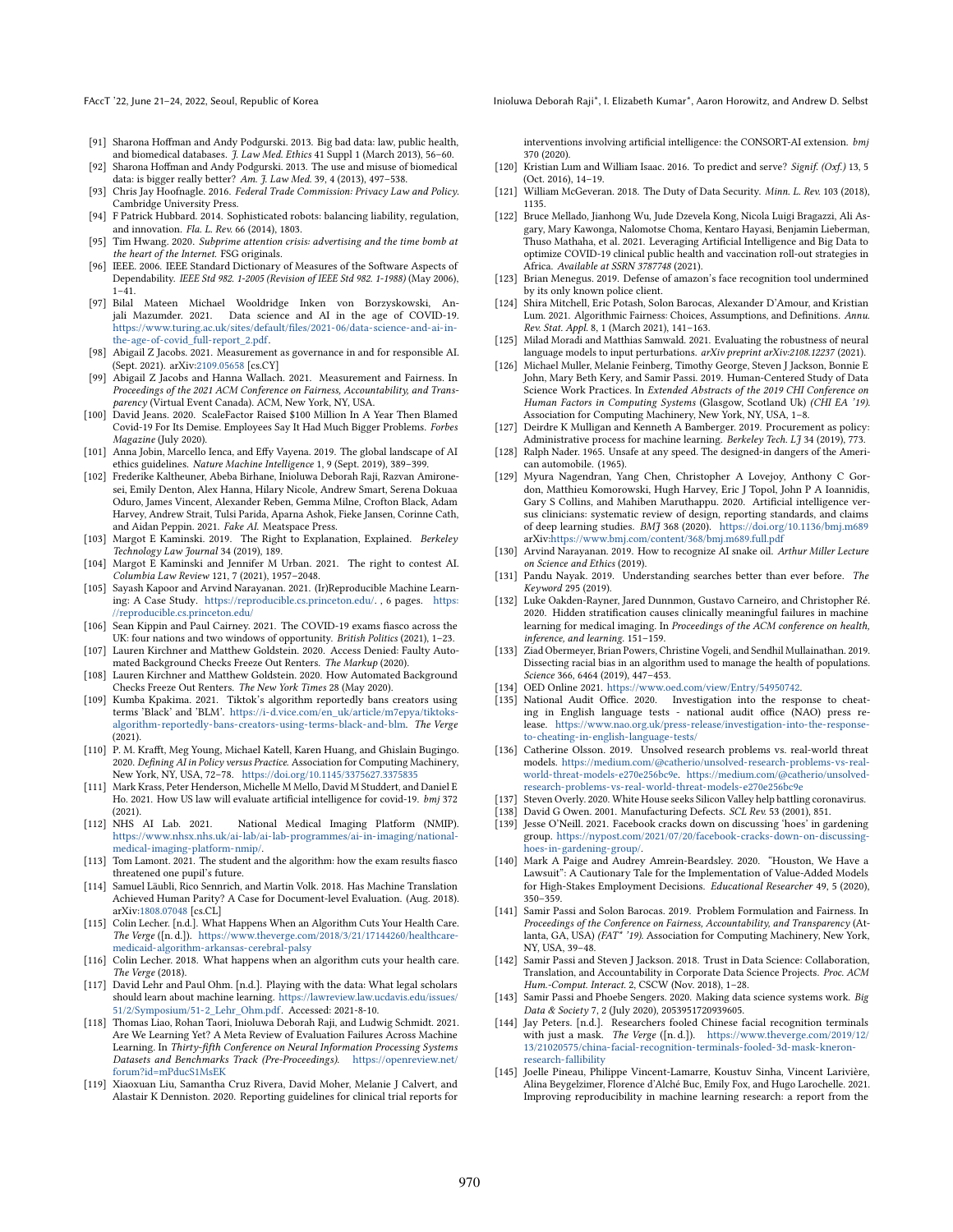NeurIPS 2019 reproducibility program. Journal of Machine Learning Research 22 (2021).

- <span id="page-12-16"></span>[146] Carina Prunkl and Jess Whittlestone. 2020. Beyond near-and long-term: Towards a clearer account of research priorities in AI ethics and society. In Proceedings of the AAAI/ACM Conference on AI, Ethics, and Society. 138–143.
- <span id="page-12-29"></span>[147] Danish Pruthi, Bhuwan Dhingra, and Zachary C Lipton. 2019. Combating adversarial misspellings with robust word recognition. arXiv preprint arXiv:1905.11268 (2019).
- <span id="page-12-6"></span>[148] Manish Raghavan, Solon Barocas, Jon Kleinberg, and Karen Levy. 2020. Mitigating bias in algorithmic hiring: Evaluating claims and practices. In Proceedings of the 2020 conference on fairness, accountability, and transparency. 469–481.
- <span id="page-12-3"></span>[149] Inioluwa Deborah Raji, Emily M Bender, Amandalynne Paullada, Emily Denton, and Alex Hanna. 2021. AI and the everything in the whole wide world benchmark. arXiv preprint arXiv:2111.15366 (2021).
- <span id="page-12-33"></span>[150] Inioluwa Deborah Raji and Joy Buolamwini. 2019. Actionable auditing: Investigating the impact of publicly naming biased performance results of commercial ai products. In Proceedings of the 2019 AAAI/ACM Conference on AI, Ethics, and Society. 429–435.
- <span id="page-12-43"></span>[151] Inioluwa Deborah Raji, Sasha Costanza-Chock, and Joy Buolamwini. 2022. Change From the Outside: Towards Credible Third-Party Audits of AI Systems. Missing Links in AI Policy (2022).
- <span id="page-12-42"></span>[152] Inioluwa Deborah Raji, Andrew Smart, Rebecca N White, Margaret Mitchell, Timnit Gebru, Ben Hutchinson, Jamila Smith-Loud, Daniel Theron, and Parker Barnes. 2020. Closing the AI accountability gap: Defining an end-to-end framework for internal algorithmic auditing. In Proceedings of the 2020 conference on fairness, accountability, and transparency. 33–44.
- <span id="page-12-44"></span>[153] Inioluwa Deborah Raji and Jingying Yang. 2019. About ml: Annotation and benchmarking on understanding and transparency of machine learning lifecycles. arXiv preprint arXiv:1912.06166 (2019).
- <span id="page-12-48"></span>[154] Alexander Ratner, Dan Alistarh, Gustavo Alonso, David G Andersen, Peter Bailis, Sarah Bird, Nicholas Carlini, Bryan Catanzaro, Jennifer Chayes, Eric Chung, et al. 2019. MLSys: The new frontier of machine learning systems. arXiv preprint arXiv:1904.03257 (2019).
- <span id="page-12-39"></span>[155] Restatement (Third) of Torts: Products Liability § 3 [n.d.].
- <span id="page-12-45"></span>[156] Rashida Richardson. 2021. Best Practices for Government Procurement of Data-Driven Technologies. Available at SSRN 3855637 (2021).
- <span id="page-12-10"></span>[157] Rashida Richardson. 2021. Defining and Demystifying Automated Decision Systems. Maryland Law Review, Forthcoming (2021).
- <span id="page-12-24"></span>[158] Rashida Richardson, Jason Schultz, and Kate Crawford. 2019. Dirty Data, Bad Predictions: How Civil Rights Violations Impact Police Data, Predictive Policing Systems, and Justice. (Feb. 2019).
- <span id="page-12-0"></span>[159] Rashida Richardson, Jason M Schultz, and Vincent M Southerland. 2019. Litigating Algorithms: 2019 US Report. AI Now Institute, September (2019).
- <span id="page-12-36"></span>[160] Samantha Cruz Rivera, Xiaoxuan Liu, An-Wen Chan, Alastair K Denniston, and Melanie J Calvert. 2020. Guidelines for clinical trial protocols for interventions involving artificial intelligence: the SPIRIT-AI extension. bmj 370 (2020).
- <span id="page-12-15"></span>[161] Michael Roberts, Derek Driggs, Matthew Thorpe, Julian Gilbey, Michael Yeung, Stephan Ursprung, Angelica I Aviles-Rivero, Christian Etmann, Cathal McCague, Lucian Beer, et al. 2021. Common pitfalls and recommendations for using machine learning to detect and prognosticate for COVID-19 using chest radiographs and CT scans. Nature Machine Intelligence 3, 3 (2021), 199–217.
- <span id="page-12-12"></span>[162] Ronald E Robertson, Jon Green, Damian Ruck, Katya Ognyanova, Christo Wilson, and David Lazer. 2021. Engagement Outweighs Exposure to Partisan and Unreliable News within Google Search. arXiv preprint arXiv:2201.00074 (2021).
- <span id="page-12-37"></span>[163] Harold E Roland and Brian Moriarty. 1991. System safety engineering and management. John Wiley & Sons.
- <span id="page-12-25"></span>[164] Casey Ross, Ike Swetlitz, Rachel Cohrs, Ian Dillingham, STAT Staff, Nicholas Florko, and Maddie Bender. 2018. IBM's Watson supercomputer recommended 'unsafe and incorrect' cancer treatments, internal documents show. [https://www.statnews.com/2018/07/25/ibm-watson-recommended-unsafe](https://www.statnews.com/2018/07/25/ibm-watson-recommended-unsafe-incorrect-treatments/?utm_source=STAT+Newsletters&utm_campaign=beb06f048d-MR_COPY_08&utm_medium=email&utm_term=0_8cab1d7961-beb06f048d-150085821)[incorrect-treatments/?utm\\_source=STAT+Newsletters&utm\\_campaign=](https://www.statnews.com/2018/07/25/ibm-watson-recommended-unsafe-incorrect-treatments/?utm_source=STAT+Newsletters&utm_campaign=beb06f048d-MR_COPY_08&utm_medium=email&utm_term=0_8cab1d7961-beb06f048d-150085821) [beb06f048d-MR\\_COPY\\_08&utm\\_medium=email&utm\\_term=0\\_8cab1d7961](https://www.statnews.com/2018/07/25/ibm-watson-recommended-unsafe-incorrect-treatments/?utm_source=STAT+Newsletters&utm_campaign=beb06f048d-MR_COPY_08&utm_medium=email&utm_term=0_8cab1d7961-beb06f048d-150085821) [beb06f048d-150085821.](https://www.statnews.com/2018/07/25/ibm-watson-recommended-unsafe-incorrect-treatments/?utm_source=STAT+Newsletters&utm_campaign=beb06f048d-MR_COPY_08&utm_medium=email&utm_term=0_8cab1d7961-beb06f048d-150085821) Accessed: 2022-1-13.
- <span id="page-12-46"></span>[165] David S Rubenstein. 2021. Acquiring ethical AI. Florida Law Review 73 (2021).
- <span id="page-12-5"></span>[166] David Sculley, Gary Holt, Daniel Golovin, Eugene Davydov, Todd Phillips, Dietmar Ebner, Vinay Chaudhary, Michael Young, Jean-Francois Crespo, and Dan Dennison. 2015. Hidden technical debt in machine learning systems. Advances in neural information processing systems 28 (2015), 2503–2511.
- <span id="page-12-22"></span>[167] Andrew D Selbst and Julia Powles. 2017. Meaningful information and the right to explanation. International Data Privacy Law 7, 4 (2017), 233–242.
- <span id="page-12-17"></span>[168] J Shane. 2019. Janelle Shane: The danger of AI is weirder than you think TED Talk, 10: 20. Katsottu 8.8, 2020.
- <span id="page-12-49"></span>[169] Shreya Shankar and Aditya Parameswaran. 2021. Towards Observability for Machine Learning Pipelines. arXiv preprint arXiv:2108.13557 (2021).
- <span id="page-12-34"></span>[170] Nate Silver. 2012. The signal and the noise: why so many predictions fail–but some don't. Penguin.
- <span id="page-12-26"></span>[171] George Simon, Courtney D DiNardo, Koichi Takahashi, Tina Cascone, Cynthia Powers, Rick Stevens, Joshua Allen, Mara B Antonoff, Daniel Gomez, Pat Keane,

Fernando Suarez Saiz, Quynh Nguyen, Emily Roarty, Sherry Pierce, Jianjun Zhang, Emily Hardeman Barnhill, Kate Lakhani, Kenna Shaw, Brett Smith, Stephen Swisher, Rob High, P Andrew Futreal, John Heymach, and Lynda Chin. 2019. Applying Artificial Intelligence to Address the Knowledge Gaps in Cancer Care. Oncologist 24, 6 (June 2019), 772–782.

- <span id="page-12-47"></span>[172] Mona Sloane, Rumman Chowdhury, John C Havens, Tomo Lazovich, and Luis Rincon Alba. 2021. AI and Procurement-A Primer. (2021).
- <span id="page-12-7"></span>[173] Mona Sloane, Emanuel Moss, and Rumman Chowdhury. 2022. A Silicon Valley love triangle: Hiring algorithms, pseudo-science, and the quest for auditability. Patterns 3, 2 (2022), 100425.
- <span id="page-12-38"></span>[174] David Smith and Kenneth Simpson. 2004. Functional safety. Routledge.
- <span id="page-12-32"></span>[175] Jacob Snow. 2018. Amazon's Face Recognition Falsely Matched 28 Members of Congress With Mugshots. [https://www.aclu.org/blog/privacy-technology/](https://www.aclu.org/blog/privacy-technology/surveillance-technologies/amazons-face-recognition-falsely-matched-28) [surveillance-technologies/amazons-face-recognition-falsely-matched-28.](https://www.aclu.org/blog/privacy-technology/surveillance-technologies/amazons-face-recognition-falsely-matched-28) Accessed: 2022-1-12.
- <span id="page-12-18"></span>[176] Irene Solaiman, Miles Brundage, Jack Clark, Amanda Askell, Ariel Herbert-Voss, Jeff Wu, Alec Radford, Gretchen Krueger, Jong Wook Kim, Sarah Kreps, Miles McCain, Alex Newhouse, Jason Blazakis, Kris McGuffie, and Jasmine Wang. 2019. Release Strategies and the Social Impacts of Language Models. arXiv[:1908.09203](https://arxiv.org/abs/1908.09203) [cs.CL]
- <span id="page-12-27"></span>[177] Jay Stanley. [n.d.]. Pitfalls of Artificial Intelligence Decisionmaking Highlighted In Idaho ACLU Case. ACLU Blogs ([n. d.]). [https://www.aclu.org/blog/privacy](https://www.aclu.org/blog/privacy-technology/pitfalls-artificial-intelligence-decisionmaking-highlighted-idaho-aclu-case)[technology/pitfalls-artificial-intelligence-decisionmaking-highlighted-idaho](https://www.aclu.org/blog/privacy-technology/pitfalls-artificial-intelligence-decisionmaking-highlighted-idaho-aclu-case)[aclu-case](https://www.aclu.org/blog/privacy-technology/pitfalls-artificial-intelligence-decisionmaking-highlighted-idaho-aclu-case)
- <span id="page-12-13"></span>[178] Brian Stanton and Theodore Jensen. 2021. Trust and Artificial Intelligence. (March 2021).
- <span id="page-12-8"></span>[179] Luke Stark and Jevan Hutson. 2022. Physiognomic Artificial Intelligence. forthcoming in Fordham Intellectual Property, Media & Entertainment Law Journal XXXII (2022). [https://papers.ssrn.com/sol3/papers.cfm?abstract\\_id=3927300](https://papers.ssrn.com/sol3/papers.cfm?abstract_id=3927300)
- <span id="page-12-2"></span>[180] Eliza Strickland. [n.d.]. IBM Watson Heal Thyself: How IBM Watson Overpromised And Underdeliverd On AI Health Care. [https://spectrum.ieee.org/how](https://spectrum.ieee.org/how-ibm-watson-overpromised-and-underdelivered-on-ai-health-care)[ibm-watson-overpromised-and-underdelivered-on-ai-health-care.](https://spectrum.ieee.org/how-ibm-watson-overpromised-and-underdelivered-on-ai-health-care) Accessed: 2022-1-13.
- <span id="page-12-14"></span>[181] Andreas Sudmann. 2020. The Democratization of Artificial Intelligence. In The Democratization of Artificial Intelligence. transcript-Verlag, 9–32.
- <span id="page-12-1"></span>[182] Maia Szalavitz. 2021. The Pain Was Unbearable. So Why Did Doctors Turn Her Away? [https://www.wired.com/story/opioid-drug-addiction-algorithm](https://www.wired.com/story/opioid-drug-addiction-algorithm-chronic-pain/)[chronic-pain/.](https://www.wired.com/story/opioid-drug-addiction-algorithm-chronic-pain/)
- <span id="page-12-28"></span>[183] Rohan Taori, Achal Dave, Vaishaal Shankar, Nicholas Carlini, Benjamin Recht, and Ludwig Schmidt. 2020. Measuring Robustness to Natural Distribution Shifts in Image Classification. In Advances in Neural Information Processing Systems, H. Larochelle, M. Ranzato, R. Hadsell, M. F. Balcan, and H. Lin (Eds.), Vol. 33. Curran Associates, Inc., 18583–18599. [https://proceedings.neurips.cc/paper/](https://proceedings.neurips.cc/paper/2020/file/d8330f857a17c53d217014ee776bfd50-Paper.pdf) [2020/file/d8330f857a17c53d217014ee776bfd50-Paper.pdf](https://proceedings.neurips.cc/paper/2020/file/d8330f857a17c53d217014ee776bfd50-Paper.pdf)
- <span id="page-12-9"></span>[184] Chris Tennant and Jack Stilgoe. 2021. The attachments of 'autonomous' vehicles. Social Studies of Science 51, 6 (2021), 846–870.
- <span id="page-12-31"></span>[185] Antonio Toral, Sheila Castilho, Ke Hu, and Andy Way. 2018. Attaining the Unattainable? Reassessing Claims of Human Parity in Neural Machine Transla-tion. (Aug. 2018). arXiv[:1808.10432](https://arxiv.org/abs/1808.10432) [cs.CL]<br>[186] Microsoft Translator. 2018. Neural M
- <span id="page-12-30"></span>Neural Machine Translation reaches historic milestone: human parity for Chinese to English translations. [https://www.microsoft.com/en-us/translator/blog/2018/03/14/human](https://www.microsoft.com/en-us/translator/blog/2018/03/14/human-parity-for-chinese-to-english-translations/)[parity-for-chinese-to-english-translations/.](https://www.microsoft.com/en-us/translator/blog/2018/03/14/human-parity-for-chinese-to-english-translations/) Accessed: 2022-1-12.
- <span id="page-12-40"></span>[187] Uniform Commercial Code § 2-314 [n.d.].
- <span id="page-12-41"></span>[188] Uniform Commercial Code § 2-315 [n.d.].
- <span id="page-12-20"></span>[189] Sam Varghese. 2021. How a Google search could end up endangering a life. [https://itwire.com/home-it/how-a-google-search-could-end-up](https://itwire.com/home-it/how-a-google-search-could-end-up-endangering-a-life.html)[endangering-a-life.html.](https://itwire.com/home-it/how-a-google-search-could-end-up-endangering-a-life.html)
- <span id="page-12-21"></span>[190] Michael Veale and Frederik Zuiderveen Borgesius. 2021. Demystifying the Draft EU Artificial Intelligence Act—Analysing the good, the bad, and the unclear elements of the proposed approach. Computer Law Review International 22, 4 (2021), 97–112.
- <span id="page-12-11"></span>[191] Lee Vinsel. [n.d.]. You're Doing It Wrong: Notes on Criticism and Technology Hype. ([n. d.]). [https://sts-news.medium.com/youre-doing-it-wrong-notes-on](https://sts-news.medium.com/youre-doing-it-wrong-notes-on-criticism-and-technology-hype-18b08b4307e5)[criticism-and-technology-hype-18b08b4307e5](https://sts-news.medium.com/youre-doing-it-wrong-notes-on-criticism-and-technology-hype-18b08b4307e5)
- <span id="page-12-35"></span>[192] Lee Vinsel. 2019. Moving Violations: Automobiles, Experts, and Regulations in the United States. JHU Press.
- <span id="page-12-23"></span>[193] Sandra Wachter, Brent Mittelstadt, and Luciano Floridi. 2017. Why a right to explanation of automated decision-making does not exist in the general data protection regulation. International Data Privacy Law 7, 2 (2017), 76-99.
- <span id="page-12-4"></span>[194] Zhiyuan Wan, Xin Xia, David Lo, and Gail C. Murphy. 2021. How does Machine Learning Change Software Development Practices? IEEE Transactions on Software Engineering 47, 9 (2021), 1857–1871. [https://doi.org/10.1109/TSE.2019.](https://doi.org/10.1109/TSE.2019.2937083) [2937083](https://doi.org/10.1109/TSE.2019.2937083)
- <span id="page-12-19"></span>[195] Laura Weidinger, John Mellor, Maribeth Rauh, Conor Griffin, Jonathan Uesato, Po-Sen Huang, Myra Cheng, Mia Glaese, Borja Balle, Atoosa Kasirzadeh, et al. 2021. Ethical and social risks of harm from Language Models. arXiv preprint arXiv:2112.04359 (2021).